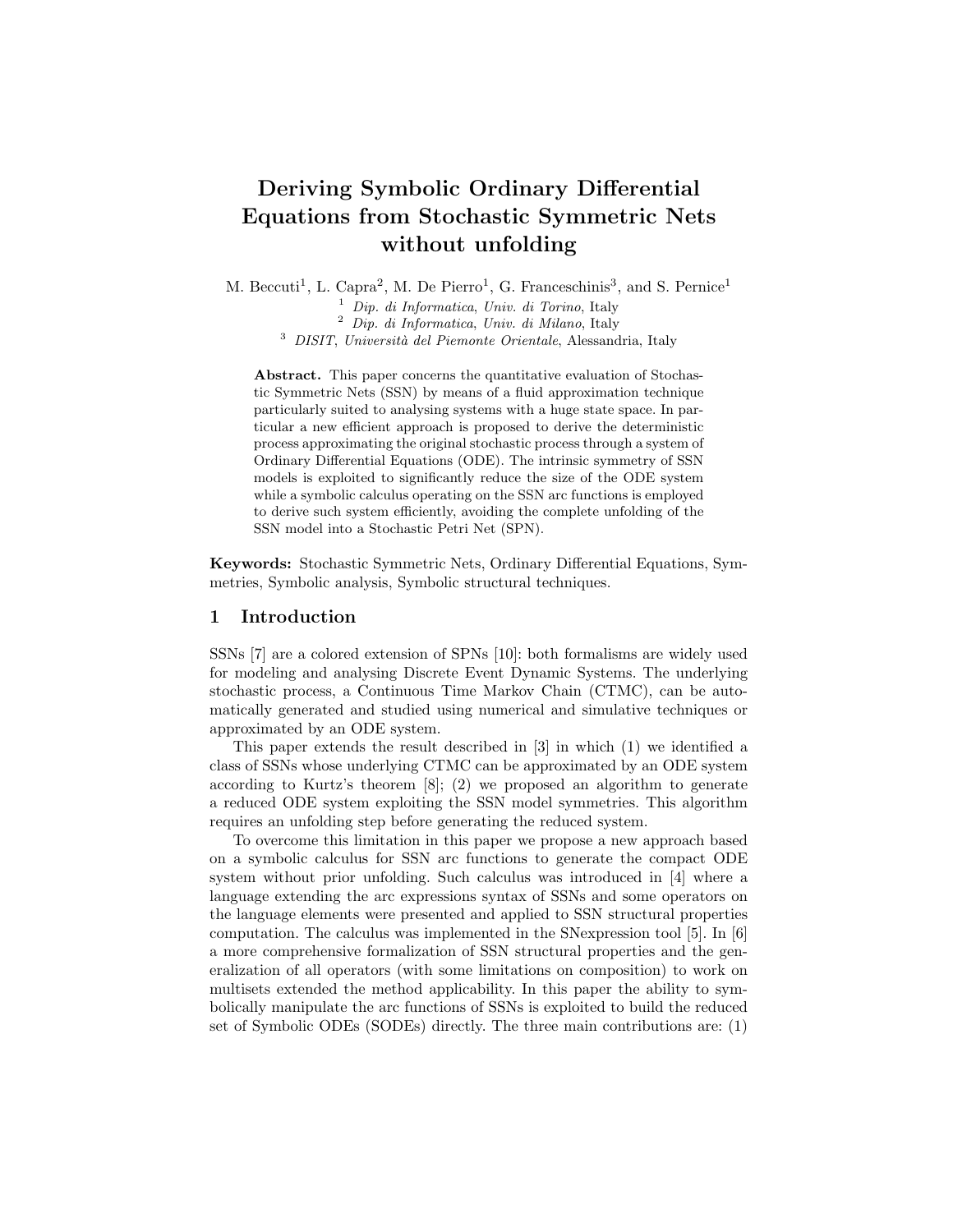the definition of the formulae for the derivation in symbolic form of the terms to be included in each SODE, (2) the definition of an approach to compute the cardinality of specific language expressions representing groups of similar terms in a single ODE, that can thus be compressed in a single term in the SODE, and (3) the definition of a procedure to express the enabling degree of transition instances appearing in the SODE in symbolic form. The main steps required to automatically derive the complete set of SODE have been implemented.

To the best of our knowledge this approach is the first one in which the syntax of SSNs is exploited to directly generate a compact ODE system (the reader can refer to [12] for a general overview on PNs and fluid approximation). Indeed, even in efficient PN tools as for example Snoopy [9], the compact representation of colored models is exploited in model construction and for some basic analysis, but not for the deterministic simulation. Within the context of a fluid framework for PEPA, a result similar to that in [3] was presented in [13], but the aggregation is based on exact fluid lumpability.

The paper is organized as follows: in Sec. 2 the background and the notation needed to understand the new approach are introduced. In Sec. 3 the new approach is illustrated on a case study and the algorithms needed to automatically generate the SODE are presented. In Sec. 4 we report a set of experimental results illustrating the method efficiency. Conclusions and directions for future work are discussed in Sec. 5. An appendix, to be removed in the final version of the paper, includes the proof of a property and a second model used to illustrate some subtleties of the SODE derivation not shown in the main example.

#### 2 Background

In this section we introduce all the definitions and notation used in the rest of the paper. After presenting the case study used for illustrating the new approach, the SSN formalism is introduced and a description on how to derive the SODE system from an SSN model is presented, recalling the results in [3].

#### 2.1 Our case study in a nutshell

Our case study is inspired by the model presented in [11]: Botnets are networks of compromised machines under the control of an attacker that uses those compromised machines for a variety of malicious/nefarious purposes.

Typically, initial infection involves a malware, called Trojan horse, which installs a malicious code into a vulnerable machine. The injected malicious code begins its bootstrap process and attempts to join the Botnet. A machine connected to the Botnet becomes a bot and can send spam (a working bot) or infect new machines (a propagation bot). The bot is inactive most of the time to reduce the probability to be detected and becomes active only for very short periods. An infected machine can be recovered if an anti-malware software discovers the virus or if the computer is physically disconnected from the network. The corresponding SSN model is reported in Fig. 1. In the next subsections its main components are introduced together with the elements of the formalism.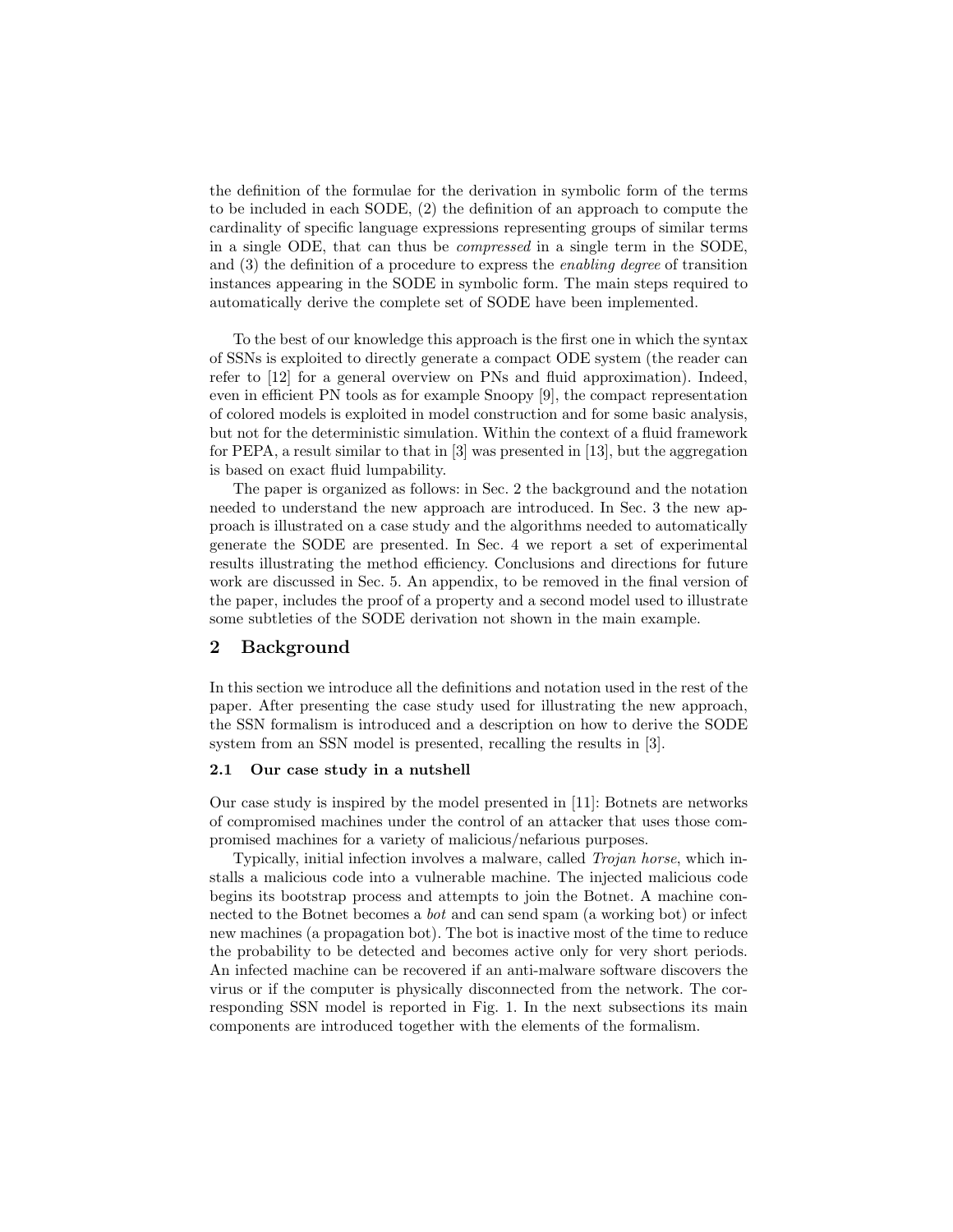

Fig. 1: SSN model for the Botnet.

#### 2.2 The SSN formalism

The SSN formalism [7] adds colors to the SPN formalism, so that information can be associated with the tokens in the net. This feature usually leads to a more compact system representation which may be exploited during both the construction and the solution of the model [3, 7].

An SSN is a bipartite directed graph with two types of nodes: places and transitions. The places, graphically represented as circles, coincide with the state variables of the system. For instance the places of the Botnet model in Fig. 1 are NoConBot, ConBot, InactiveBot and ActiveBot, corresponding to four possible phases through which a machine under attack can flow. Places contain tokens, whose colors are defined by the *color domain cd*(), expressed as Cartesian product of *color classes*  $C_i$ . Color classes can be partitioned in *static subclasses*  $\{C_{i,j}, j=1,\ldots,k\}$ . Colors in a class represent entities of the same nature but only colors within the same static subclass are guaranteed to behave similarly. A color class may be ordered and in this case a successor function denoted by ! is defined on it, which determines a circular order on its elements. In the model of Fig. 1 there are two color classes: Mac and Loc. The former is partitioned into four static subclasses of cardinality one (the machine infection states): N(ormal),  $I(nfected), W(orking Bot), P(ropagation Bot).$  The latter, representing machine locations, is not partitioned into subclasses. The color domains of all the places is  $Mac \times Loc$  (representing pairs (machine infection state, location)).

The transitions, graphically represented as boxes, correspond to the events of the system: in our example they represent the flow through attack phases and changes in the infection state of a machine. The instances of transition  $t$ are defined by its *color domain*  $cd(t)$  defined as a list of typed variables (with types chosen among the color classes) or as the Cartesian product of its variables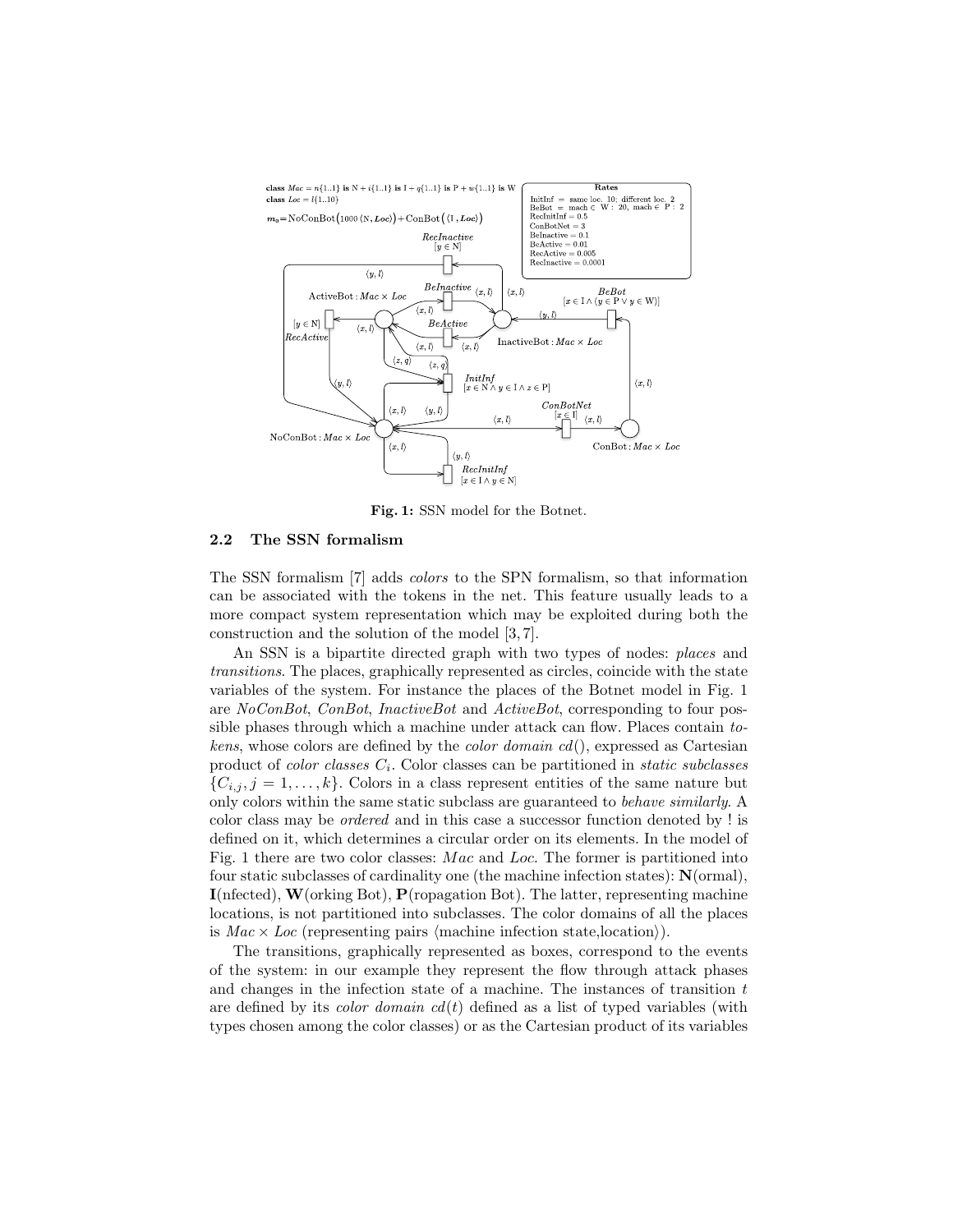types (assuming an implicit order among its variables). The transition variables appear in the functions labeling its arcs. A transition instance  $\langle t, c \rangle$  binds each variable to a specific color of proper type. A guard can be used to restrict the allowed instances of transition t: it is a logical expression defined on  $cd(t)$ , and its terms, called basic predicates allow one to (1) compare colors assigned to variables of the same type  $(x = y, x \neq y)$ ; (2) test whether a color belongs to a given static subclass ( $x \in C_{i,j}$ ); (3) compare the static subclasses of the colors assigned to two variables  $(d(x) = d(y), d(x) \neq d(y)).$ 

For instance *RecInitInf* is a transition in the model of Fig. 1. Its color domain is  $Mac \times Mac \times Loc$  (assuming variables' order x, y, l), restricted by the guard  $[x \in I \wedge y \in N]$  to the colors that associate variables x and y to the subset of machines in infected and not infected state respectively.

The state of an SSN, called marking, is defined by the number of colored tokens in each place. The initial marking of the model in Fig. 1, representing one infected machine and 1000 not infected machines in each location, is

$$
NoConBot(1000\langle N, Loc \rangle) + ConBot(\langle I, Loc \rangle). \tag{1}
$$

Places and transitions are connected through arcs decorated with arc functions defining both the enabling conditions for the transition instances and the state change caused by their firing. The function on the arc connecting place  $p$  and transition t has domain  $cd(t)$  and codomain  $Bag[cd(p)]$ , where  $Bag[A]$  is the set of multisets built on set A, and if  $b \in Bag[A], a \in A$ ,  $b[a]$  denotes the multiplicity of a in multiset b. Given a transition instance, the input and output arc functions map the transition color into (multi)sets of colored tokens matching the corresponding place color domain. Input and output arcs are denoted  $I, O[p, t] : cd(t) \rightarrow Bag[cd(p)]$ . A transition instance  $\langle t, c \rangle$  is enabled in marking m if  $\forall p \in \mathbf{P}^*$ ,  $\forall c' \in cd(p)I[p, t](c)[c'] \le m[p][c']$  ( $\mathbf{P}^*$  and  $t^{\bullet}$  represent the set of input and output places of  $t$ , respectively). An enabled instance may fire causing a state change from m to m' defined as follows:  $\forall p, m'[p] = m[p] - I[p, t](c) + O[p, t](c)$ .

The *arc functions* are formally expressed as sums of tuples, with each tuple element chosen from a set of predefined basic functions whose domain is the transition color domain and whose codomain is  $Bag[C_i]$ , for a given color class  $C_i$ . The tuples may have an associated guard, expressed with the same syntax of transition guards, allowing to include or exclude the tuple from the sum depending on the truth value of the guard for a given transition instance. The basic functions are: projection, denoted by a variable in the transition color domain (e.g., x and l appearing in the arc expression  $\langle x, l \rangle$ ); successor, denoted  $\alpha$ , where x is a variable whose type is an ordered class; a constant function returning all elements in a class (or subclass), denoted  $S_{C_i}$  (or  $S_{C_{i,j}}$ ). A linear combination of basic functions is a *class* function, e.g.  $S_{C_i} - x$ , where x is of type  $C_i$ , is a class function returning all elements of class  $C_i$  except element x.

The stochastic behavior of an SSN model is characterized by the assumption that the firing of any enabled transition occurs after a random delay sampled from a negative exponential distribution. A function  $\omega$  is associated with each transition and defines its firing rate as follows:

$$
\omega(t,c) = \begin{cases} r_i & \text{if } cond_i(c), \ i = 1, \dots, n; \\ r_{n+1} & \text{otherwise} \end{cases}
$$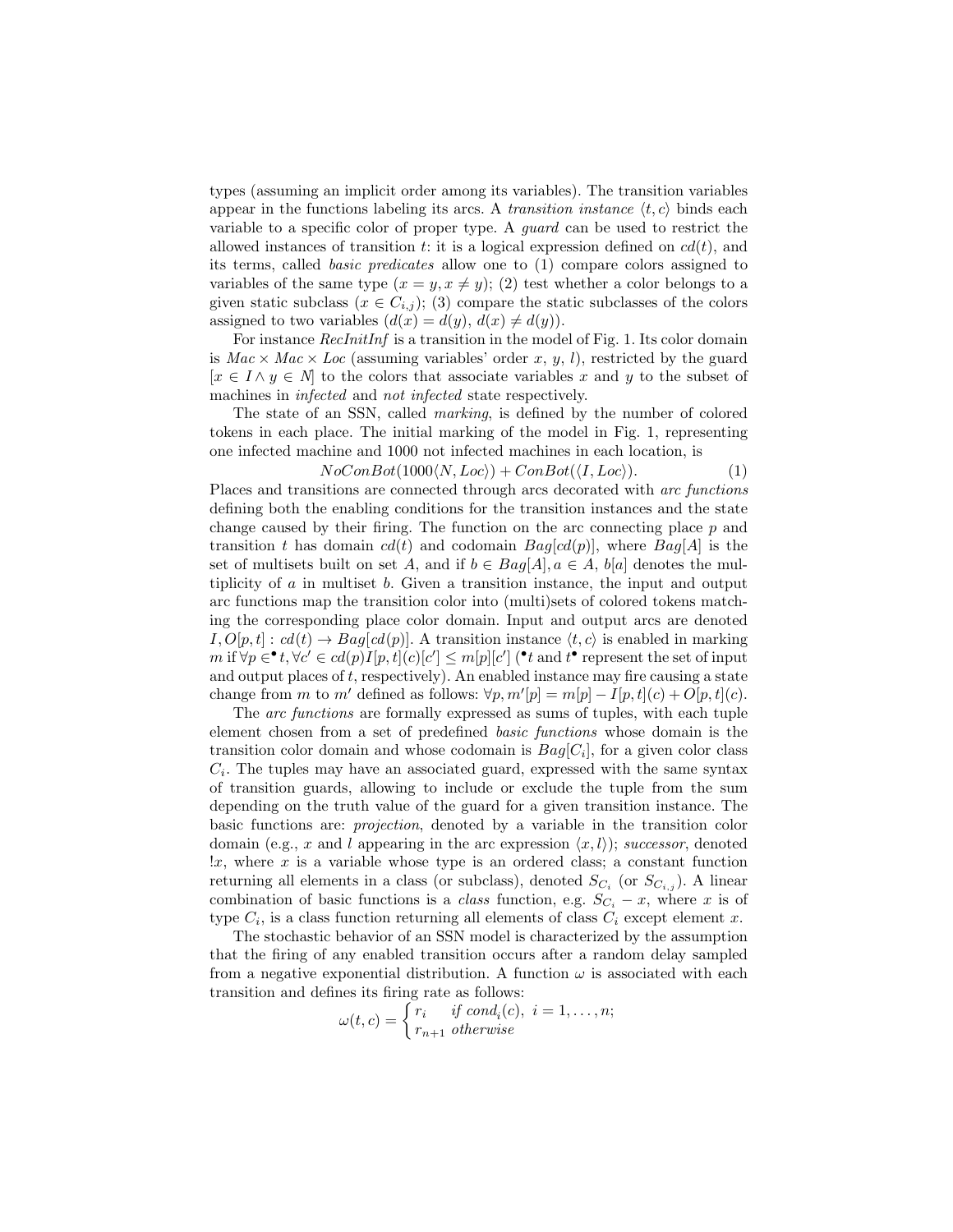where  $cond_i$  is a boolean expression comprising standard predicates on the transition color instance. Hence, the firing rate  $r_i \in \mathbb{R}^+$  of a transition instance can depend only on the static subclasses of the colors assigned to the transition variables and on the comparison of variables of the same type. We assume that the conditions  $cond_i$  are mutually exclusive. For instance, the rate associated with transition InitInf representing the infection propagation event is 10.0 if  $q = l$ , otherwise 2; also BeBot, representing the start of Working or Propagation Bot activity, has rate 20.0 if  $(y \in W)$  and 2 if  $(y \in P)$ . The stochastic process driving the dynamics of an SSN model is a CTMC, where the states are identified with SSN markings and the state changes correspond to the marking changes in the model. In this context we assume that all the transitions of the SSN use an infinite server policy, and we define the intensity of  $\langle t, c \rangle$  in marking m as:

$$
\varphi(m,t,c) = \omega(t,c) \min_{\langle p_j,c' \rangle: I[p_j,t](c)[c'] \neq 0} \left\lfloor \frac{m[p_j][c']}{I[p_j,t](c)[c']}\right\rfloor
$$

where the last factor is  $e(m, t, c)$ , the enabling degree of  $\langle t, c \rangle$  in m.

#### 2.3 From SSN models to ODE

In [2] a class of SPN was identified whose stochastic behavior can be approximated through a deterministic process in agreement with the Kurtz's results in [8]: considering an SPN model whose places are all covered by P-semiflows and whose transitions use an *infinite server policy*, the underlying CTMC satisfies the density dependent property (i.e. the intensities of the transitions can be expressed as a function of the density of the tokens  $\frac{m(p)}{N}$  where N is a constant depending on the P-semiflows and the initial marking) and it is possible to derive a set of ODE providing a good deterministic approximation of the average number of tokens in the places when the number of interacting objects (i.e. tokens) is large. In [3] we showed that similar results can be derived for SSN models and we described how to automatically generate the ODE system from an SSN model through the net unfolding: the average number of tokens in each place of the unfolded net is approximated through the following ODE:

$$
\frac{dx_i(\nu)}{d\nu} = \sum_{j=1}^{|T|} \varphi(x(\nu), t_j) (O[p_i, t_j] - I[p_i, t_j])
$$
\n(2)

where  $x(\nu)$  is a vector of real numbers representing the average number of tokens in the model places at time  $\nu$ , T is the set of the net transitions, and  $\varphi(x(\nu), t_i)$ is a function defining the intensity of transition  $t_j$  in the state  $x(\nu)$  as follows:

$$
\varphi(x(\nu), t_j) = \omega(t_j) \min_{l:I[p_l, t_j] \neq 0} \frac{x_l(\nu)}{I[p_l, t_j]},
$$
\n(3)

where  $\omega(t_i)$  is obtained by  $\omega(t, c)$  through the unfolding of  $\langle t, c \rangle$  into  $t_i$ . In [3], we proposed a translation method which reduces the size of the ODE system by automatically exploiting the model symmetries. This is achieved through the notion of "symbolic" ODE (SODE): a compact representation for a set of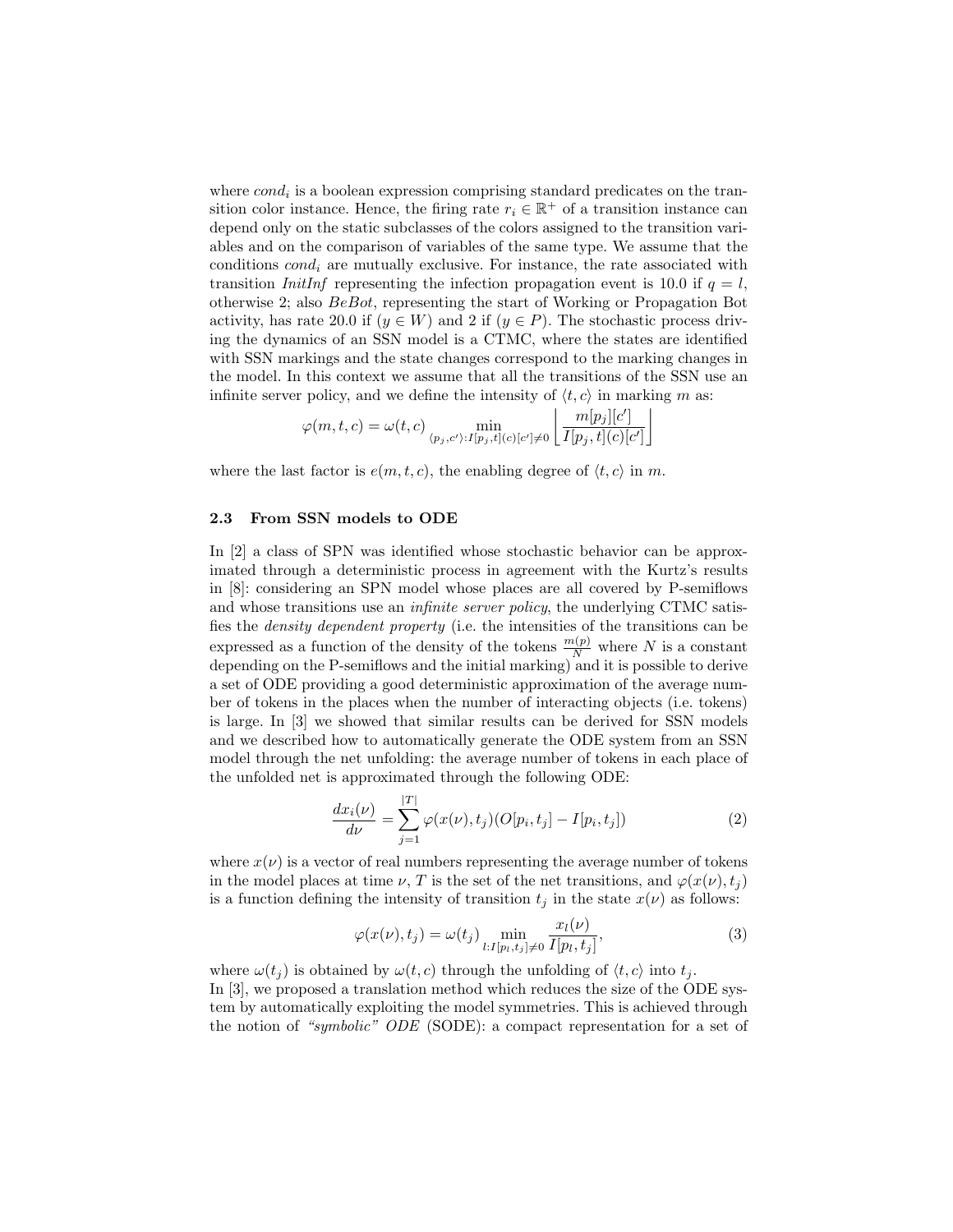equivalent ODE, where the actual color identity is abstracted away, but the ability to distinguish different colors and to establish their static subclass is retained. However, this method still required an initial unfolding of the model to generate the ODE system that is automatically reduced in a second step. The goal of this paper is instead to directly derive the SODE from the SSN.

#### 2.4 Symbolic manipulation of SSN arc functions

In this section the definitions and notation required to explain how to derive the set of SODE are introduced: the method is based on symbolic manipulation of expressions of a language  $\mathcal L$  (that look like SSN arc functions with syntactical extensions) through a set of operators (difference, transpose, composition).

The elements of language  $\mathcal L$  have the following syntax:

$$
\sum_j \lambda_j [g'_j] T_j [g_j], \lambda_j \in \mathbb{N}
$$

where  $T_j$  is a tuple of basic class functions while  $[g_j]$  and  $[g'_j]$  are called respectively *guard* and *filter*. These elements denote functions with domain D and codomain  $Bag[D']$ ; D and D' are in turn defined as Cartesian products of basic color classes. The number of components in tuple  $T_j$  correspond to the number of components in the Cartesian product of  $D'$ , and they are *intersections* ( $\cap$ ) of basic class functions from set <sup>4</sup>  $BS = \{v, S-v, S_C, S_{C_k}\}\$  denoting functions with domain D and codomain  $Bag[C]$ , where C is one of the basic color classes in D', v is a variable of type C, and  $C_k$  is a static subclass of C. The functions in BS are a subset of SSN class functions. Observe that the intersection is not part of the arc functions syntax, but it allows us to transform any SSN arc function into an element of L. For instance arc function  $\langle S_{C_k}-v_i,v_i\rangle[v_i\in C_k]\notin \mathcal{L}$  but it is equivalent to  $\langle S_{C_k} \cap (S-v_i), v_i \rangle [v_i \in C_k] \in \mathcal{L}$ ; arc function  $\langle S-v_i-v_j, v_i, v_j \rangle [v_i \neq v_j]$  with  $v_i$ ,  $v_j$  variables of the same type C, is equivalent to  $\langle (S-v_i) \cap (S-v_j), v_i, v_j \rangle [v_i \neq v_j]$ in  $\mathcal{L}$ . Symbols  $[g_j]$ ,  $[g'_j]$  are defined on D and D', respectively;  $g_j$  and  $g'_j$  take the form of SSN standard predicates. Observe that the SSN arc function syntax may include guards but not filters. Symbol  $[g]$ , where g is an SSN standard predicate defined on domain D, denotes a function with domain and codomain D defined as follows:  $[g](d) = d$  if  $g(d) = true$  while  $[g](d) = \emptyset$  if  $g(d) = false$ .

Language  $\mathcal L$  is closed with respect to a set of operators among which the transpose and the difference; SNexpression (www.di.unito.it/~depierro/SNex) implements the rules for symbolically treating these operators.

**Definition 1 (Transpose).** Let  $f: D \to Bag[D']$  be a function, its transpose  $f^t: D' \to Bag[D]$  is defined as:  $f^t(x)[y] = f(y)[x], \forall x \in D', y \in D$ .

**Definition 2 (Difference).** Let  $f, g : D \rightarrow Bag[D']$  be two functions. The difference  $f - g : D \to Bag[D']$  is defined as:  $f - g(x) = f(x) - g(x), \forall x \in D$ . The multiset difference is:  $b, b' \in Bag[A], a \in A, (b - b')[a] = max(0, b[a] - b'[a]).$ 

<sup>&</sup>lt;sup>4</sup> The definition of  $\mathcal L$  includes also the k-th successor of v in BS, denoted  $!^k v$ , if the type of  $v$  is an ordered class. To keep the presentation simple, ordered classes are not considered here, but the presented results extend to models including them.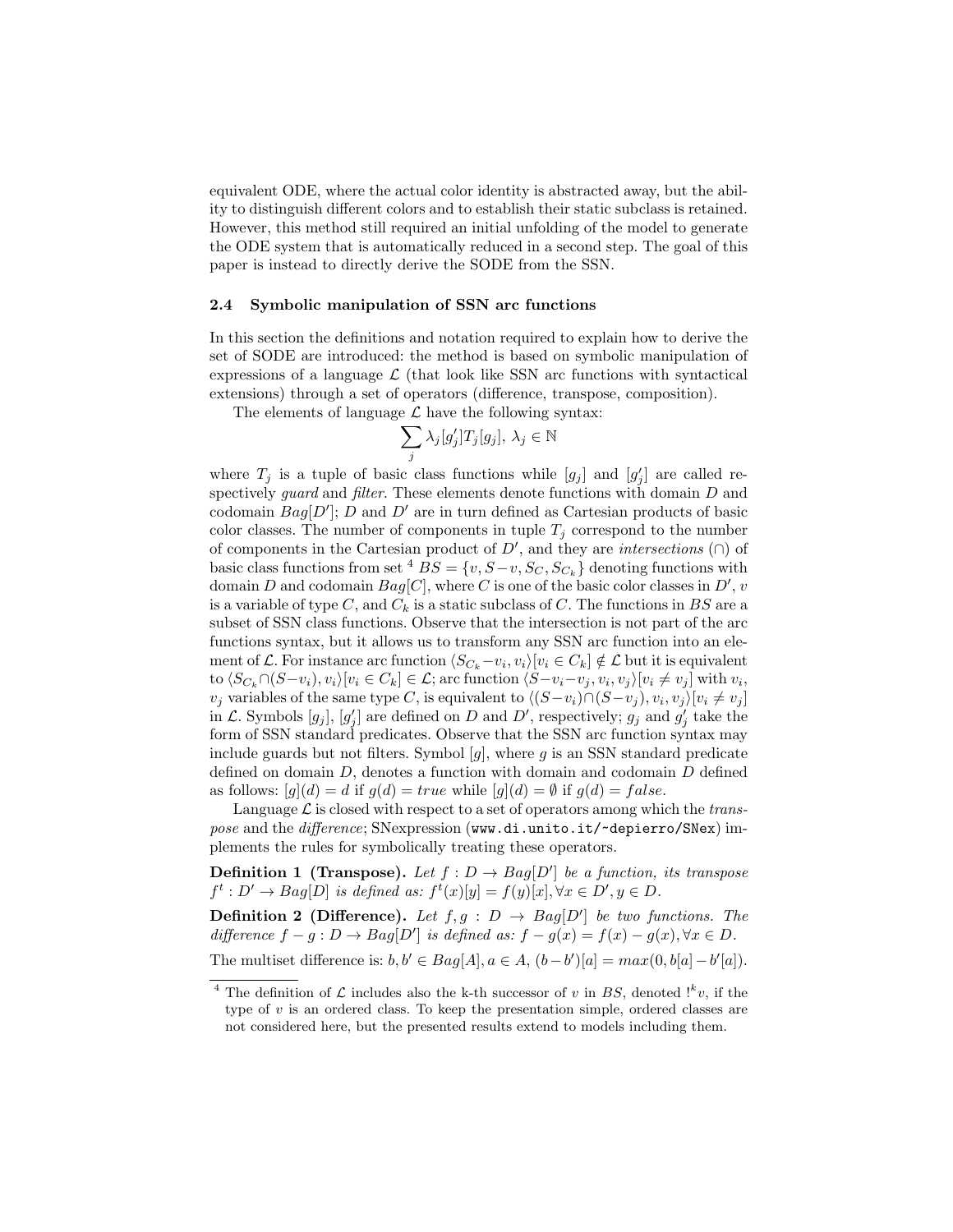In the sequel the language, its operators and its properties are the key formal tools to define the SODE characterizing an SSN model without unfolding it. In particular the difference and transpose operators allow us to define and express in symbolic form the functions  $\mathcal{R}(t, p)$  and  $\mathcal{A}(t, p)$ , where t is a transition and p is a place connected to t. Function  $\mathcal{R}(t, p)$ , called Removed By, defines which instances  $\langle t, c' \rangle$  of t withdraw tokens of color  $c \in cd(p)$  from place p. Function  $\mathcal{A}(t, p)$ , called Added By, defines which instances  $\langle t, c' \rangle$  add tokens of color  $c \in$  $cd(p)$  into place p.  $\mathcal{R}(t, p)(c)[c']$  and  $\mathcal{A}(t, p)(c)[c']$  denote the number of tokens of color c withdrawn by/ added by instance  $\langle t, c' \rangle$  from/to p.

$$
\mathcal{R}(t, p) : cd(p) \to Bag[cd(t)]; \mathcal{R}(t, p) = (I[t, p] - O[t, p])^t
$$

$$
\mathcal{A}(t, p) : cd(p) \to Bag[cd(t)]; \mathcal{A}(t, p) = (O[t, p] - I[t, p])^t
$$

For instance, place  $ActiveBot$  (whose cd is  $Mac \times Loc$ ) is connected to transition RecActive with  $cd : x \in Mac, y \in Mac, l \in Loc$  and with guard  $y \in N$ . The expression for  $\mathcal{R}(RecActive, ActiveBot) = (\langle x, l \rangle [y \in N])^t$ , is  $\langle \tilde{x}, S_N, \tilde{l} \rangle$  denoting a function from  $cd(ActiveBot)$  to  $Bag[cd(RecActive)]$ . Here the names  $\tilde{y}$ and  $l$  indicate respectively the first occurrence of class  $Mac$  and of class  $Loc$  in  $cd(ActiveBot)$ , while the color identifying an instance of  $RecActive$  is indicated as  $\langle x, y, l \rangle$ . As expected the instances of *RecActive* that remove tokens of color  $\langle \tilde{x}, \tilde{l} \rangle$  from ActiveBot are those with  $x = \tilde{x}, y \in N, l = \tilde{l}$ .

# 3 The symbolic ODE generation method

The approach for deriving the SODE corresponding to a given place p comprises two steps. Let  $x[p, c]$  be the number of c-colored tokens in place p at time  $\nu$  (in order to keep notation simple we will omit time dependency).

Step 1. For each transition t connected to place  $p$ : if there is an arc from  $p$  to  $t$ compute  $\mathcal{R}(t, p)$ , if there is an arc from t to p compute  $\mathcal{A}(t, p)$ .

Step 2. The differential equation for place p and color  $c \in cd(p)$  is defined as:

$$
\frac{dx[p,c]}{d\nu} = \sum_{\langle t,c' \rangle: p \in t^\bullet, c' \in \mathcal{A}(t,p)(c)} \varphi(x(\nu), t, c')(\mathcal{A}(t, p)(c)[c']) - \sum_{\langle t,c' \rangle: p \in^\bullet t, c' \in \mathcal{R}(t,p)(c)} \varphi(x(\nu), t, c')(\mathcal{R}(t, p)(c)[c']), \tag{4}
$$

Each sum spans over all instances  $\langle t, c' \rangle$  that withdraw (negative sum) or add (positive sum) tokens of color c from/to p. The *intensity* of  $\langle t, c' \rangle$  is multiplied by  $\mathcal{A}(t,p)(c)[c']$  or  $\mathcal{R}(t,p)(c)[c']$  (i.e., by the number of tokens of color c added to or withdrawn from p by  $\langle t, c' \rangle$  to get the actual flow of tokens in/out p.

Due to the symmetry of SSN arc functions the above procedure can be done for just an *arbitrary* color  $c \in cd(p)$ . This statement is only partially true, in fact the symmetry is surely preserved only in subsets of  $cd(p)$  containing colors that cannot be distinguished through standard predicates operating on  $cd(p)$ : for this reason a partial unfolding of the places may be needed (e.g. due to the presence of static subclasses). In order to apply the symbolic approach the intensity  $\varphi(x(\nu), t, c')$  must also be symmetric: this may require the partial unfolding of transitions. Special care should be taken in case the  $cd(t)$  includes variables with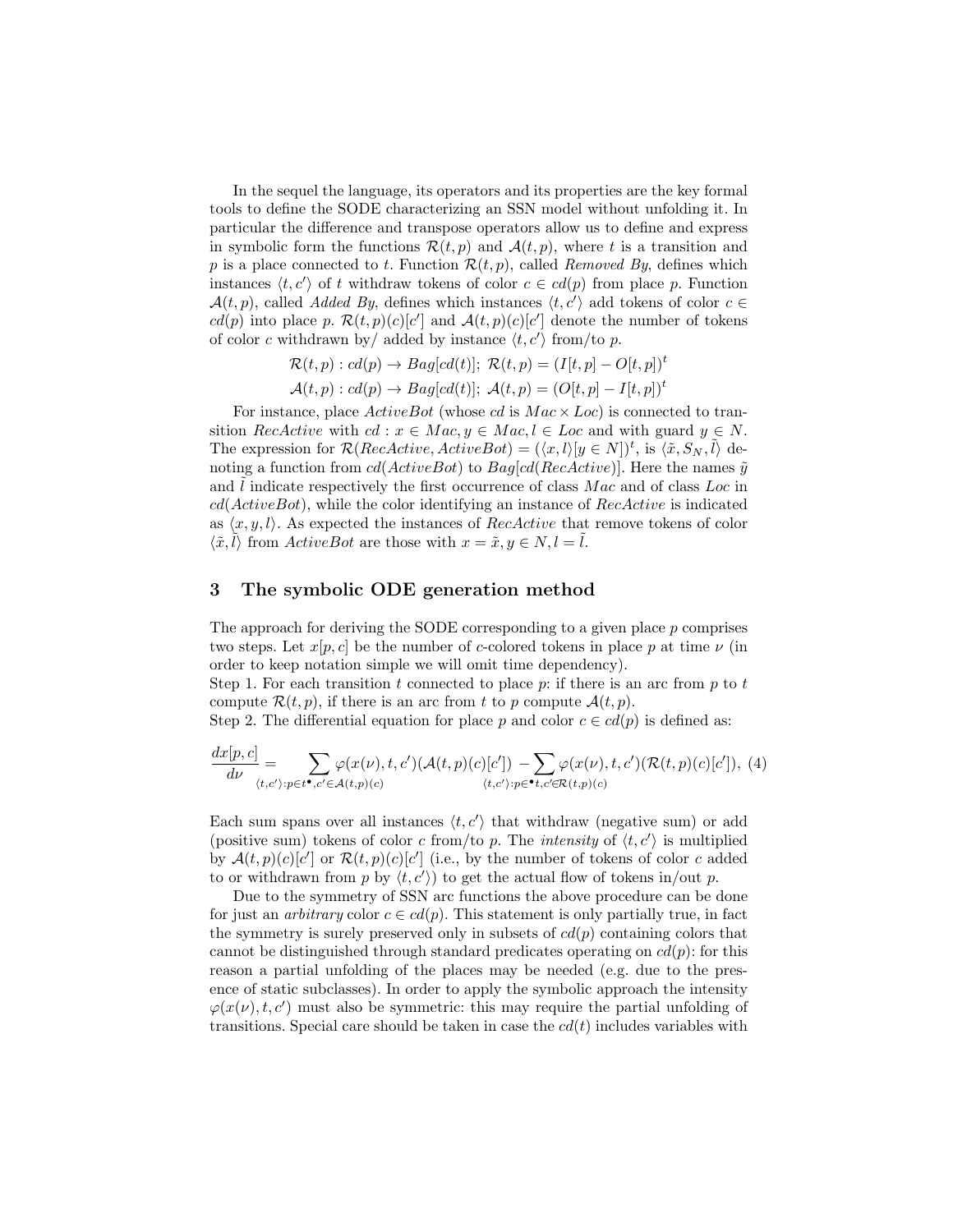same type: in this case one should treat separately instances in which the same color or different colors are assigned to these variables since this may influence both the rate of  $\langle t, c' \rangle$  and the number of tokens of color c flowing in or out of p.

Symbolic representation of ODE Due to symmetries, each summation over the color domain of a given transition  $t$  in equation  $(4)$  may be computed efficiently by grouping instances with "similar" rate and same number of tokens moved into or out of the place. This may be achieved by expressing equation (4) in a compact, symbolic way. As anticipated, a preliminary partial unfolding of some nodes of the original SSN may be needed: each place  $p'$  in the partially unfolded net, derives from a place p in the original model and an SSN predicate q on  $cd(p)$ taking into account the partition of color classes in subclasses, and the possibility that elements of same class in the tuples of  $cd(p)$  be equal or different. In the partially unfolded net a filter [g] prefixes the function on any arc connected to  $p'$ ; notation  $p_{[g]}$  shall be used for the place names in the partially unfolded net to put in evidence the original place name and predicate g. If  $cd(p)$  contains only one occurrence of C and g is  $[c \in C_j]$  we shall use the notation  $p_{C_j}$ . For what concerns transitions, each  $t'$  in the partially unfolded net must satisfy  $\forall c_1, c_2 \in \text{cd}(t') : \omega(t', c_1) = \omega(t', c_2) = \omega(t')$ , in this case the unfolded transitions  $t'$  deriving from transition  $t$  in the original model shall be characterized by a guard which is the conjunction of t guard and the condition  $cond_i$  associated with value  $r_i$  in the definition of  $\omega(t)$ . This kind of partial net unfolding will be illustrated on the example.

The terms of the SODE corresponding to place  $p$  is based on the symbolic expressions A and R, formally expressed as weighted sums of "tuples"  $\sum_i \lambda_i F_i$ ,  $\lambda_i \in \mathbb{N}, F_i = [g_i]T_i[g'_i], \forall c \in cl(p), F_i[c] \leq 1.$  Each term of R and A can be seen as a parametric set of t's instances, each one withdrawing/putting  $\lambda_i$  tokens of color  $c$  from/to  $p$ . Hence we need to compute the *cardinality* of each parametric set, that may depend on  $c \in cd(p)$ .

**Definition 3 (Constant-size function).** A quarded function  $F[q]$  :  $D \rightarrow$  $Bag[D']$  is constant-size if and only if  $\exists k \in \mathbb{N} : \forall c \in D, g(c) \Rightarrow |F(c)| = k$ .

The above definition includes the particular case  $g \equiv true$ . The *cardinality*  $|F[g]|$ of a constant-size function is equal to  $|F(c)|$ , for any c s.t.  $g(c)$  is true.

A guarded tuple  $T[q] \in \mathcal{L}$  is constant size if and only if, for each T's component (a class function) f,  $f[g]$  is constant size. The following property defines a syntactical condition for a (guarded) class function  $f[g]$  being constant size:

Property 1.  $f[g]$  is constant-size if: f either belongs to the basic-set BS of class functions or it takes one of these forms

a) 
$$
\bigcap_{j \in Q, |Q| < |C|} S - v_j \qquad b) \quad S_{C_k} \bigcap_{j \in J, |J| < |C_k|} S - v_j
$$

where in b) for each  $v_j: g \Rightarrow v_j \in C_k$ .

The cardinalities of terms of type a) and b) are  $|C| - |Q|$  and  $|C_k| - |J|$ , respectively. The cardinalities of functions in BS can be easily inferred. For instance,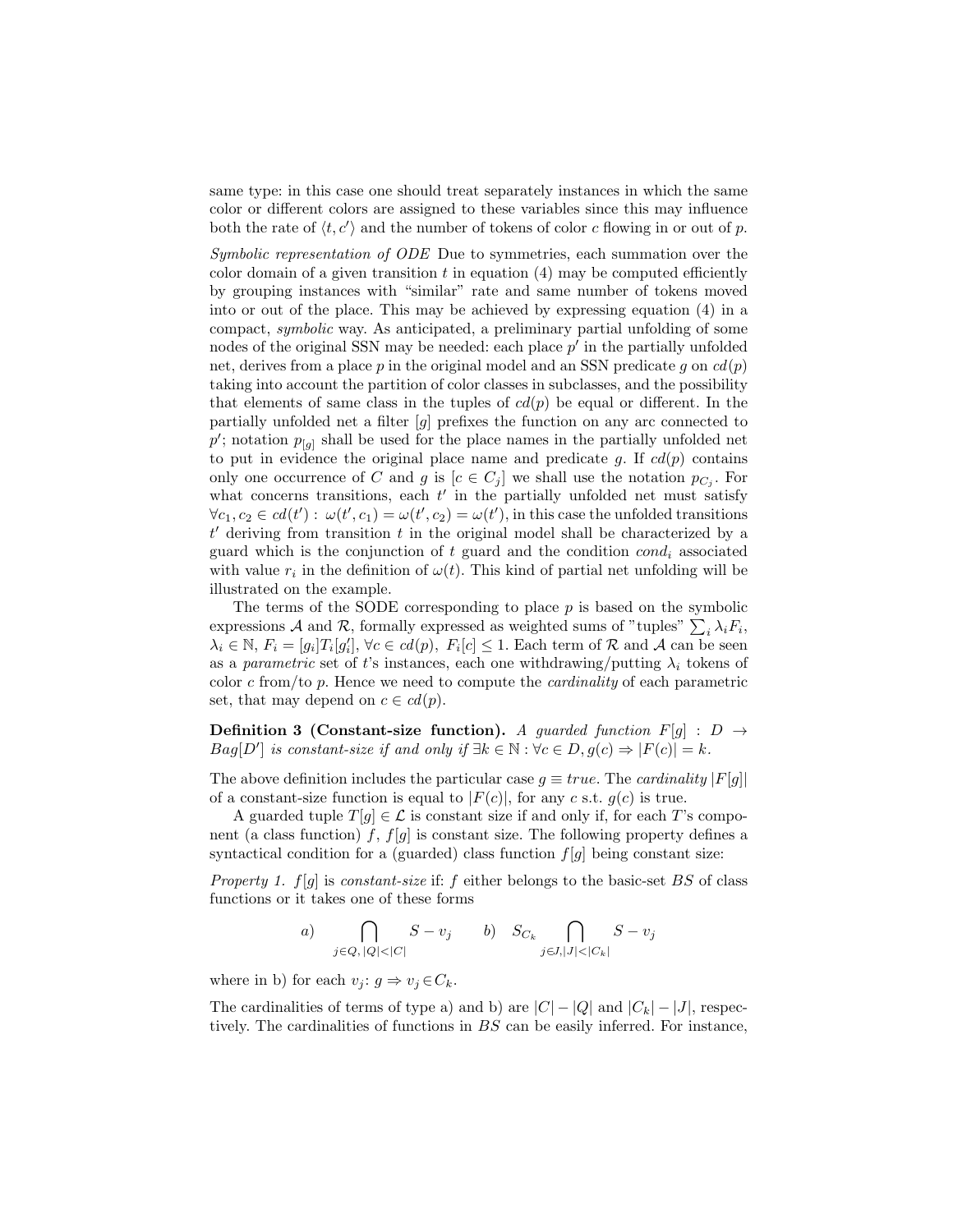function  $S - v_1 \cap S - v_2[v_1 \neq v_2]$ , where  $v_1, v_2$  are two variables of type C, is constant size, with cardinality  $|C| - 2$ .

When transposing a given expression with the SNexpression tool each term  $[g']T[g]$  in the resulting sum is such that  $T[g]$  is constant size. We finally state a syntactical condition on a filter  $[g']$  ensuring that  $[g']T[g] \in \mathcal{L}$  is constant-size.

Property 2.  $[g']T[g] \in \mathcal{L}$  is constant-size if  $T[g]$  is constant size and

- 1. g' is a conjunctive form composed only of (in)equations  $c_i = (\neq)c_j, i < j$ ,
- 2. for each (in)equation  $c_i = (\neq) c_j$  the corresponding class-C functions  $f_i, f_j$ in T are such that  $f_j \equiv f_i$ ,

Condition (2) says that tuple components referred to by any (in)equation in the filter must be equal. A constructive proof of Property 2, given in terms of an algorithm computing tuple cardinality, is provided in the Appendix.

*Example:* the tuple  $[c_1 \neq c_2 \land c_2 \neq c_3]$  $(S_{C1} - c, S_{C1} - c, S_{C1} - c, S, c)$  $[c \in C1]$  has domain C and co-domain  $C \times C \times C \times C$  (i.e.  $C<sup>4</sup>$ ); each  $c_i$  appearing in the filter represents the  $i - th$  element in tuple T,  $C = C1 \cup C2$  hence  $|C| = |C1| + |C2|$ and  $|C1| = 4, |C2| = 2$ . Observe that the first three elements in the tuple are equal, and this is coherent with the hypothesis that elements compared in some term of the filter  $g'$  must be equal. The tuple can be divided in two independent sub-tuples: the first  $[c_1 \neq c_2 \land c_2 \neq c_3]$  $(S_{C1} - c, S_{C1} - c, S_{C1} - c)$  $[c \in C1]$  and the second  $\langle S, c \rangle [c \in C1]$ . The guard makes the elements  $S_{C1} - c$  constant size: without this guard the size would be |C1| if  $c \notin C1$  and  $|C1| - 1$  if  $c \in C1$ .

The filter of the second subtuple is true. The filter of the first subtuple doesn't involve any equality while it comprises two inequalities. The cardinality of the tuple elements are:  $|S_{C1} - c| = |C1| - 1$ ,  $|S| = |C|$ ,  $|c| = 1$ .

The first subtuple has as many elements as the number of possible colorings of a graph G with three nodes, each one associated with one of the three variables  $c_1, c_2$ , and  $c_3$ , and an edge between pairs of variable-nodes that appear in an inequality of the filter. Since  $|S_{C1} - c| = |C1| - 1 = 3$  in this case  $P(G, 3) = 12$ . The filter of the second subtuple is *true*, hence its cardinality is simply  $|S||c|$  $|C| = 6$ . Finally the cardinality of the complete tuple is  $12 * 6 = 72$ .

*Property 3.* Any expression  $e \in \mathcal{L}$  can be rewritten as a weighted sum of constantsize terms  $[g'_i]T_i[g_i].$ 

The SNexpression tool can be instrumented to produce expressions in the form introduced in Property 3. We can thus assume that all terms  $F_i = [g_i]T_i[g'_i]$ appearing in  $R$  or  $A$  are *constant-size*. Thus, according with the transpose semantics, a term  $[g_i]T_i[g'_i]$  of  $R$  or  $A$  represents a set of  $n_i = |[g_i]T_i[g'_i]|$  t's colour instances each one withdrawing/adding exactly  $\lambda_i$  (the term's coefficient in the weighted sum) tokens from/to place  $p$  (these instances satisfy the predicate  $g'_{i}$ ).

If, in addition, all t colour instances matching  $[g_i]T_i[g'_i]$  had the same enablingdegree and hence consequently the same intensity (denoted by  $\varphi(x(\nu), t)$ ), we could directly express the SODE relating place  $p$ :

$$
\frac{dx[p,c]}{d\nu} = \sum_{t:p\in t^{\bullet}F_i \text{ in } \mathcal{A}(t,p)} \lambda_i n_i \varphi(x(\nu),t) - \sum_{t:p\in \bullet} \sum_{t,F_j \text{ in } \mathcal{R}(t,p)} \lambda_j n_j \varphi(x(\nu),t) \tag{5}
$$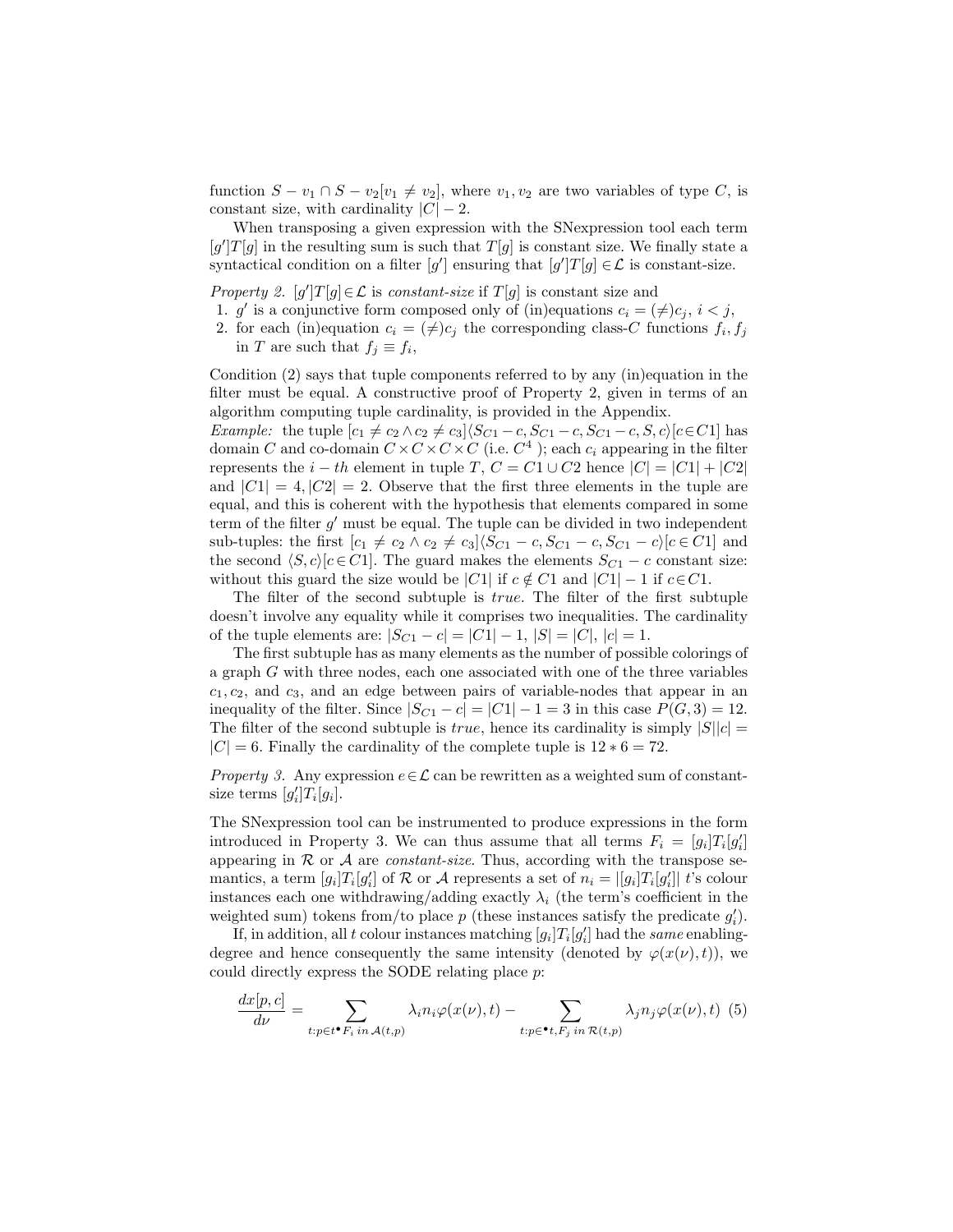Each term in the SODE is a product of four factors: the cardinality of the expression identifying a set of homogeneous transition instances  $(n_i)$ , the number of tokens withdrawn/added by any transition instance in the set  $(\lambda_i)$ , the base rate  $\omega$  of any transition instance in the set, and its enabling degree (the two factors are combined in  $\varphi$ ). The last factor depends on the number of colored tokens required by the arc functions labelling the input arcs of any transition instance in the set. Some terms  $[g_i]T_i[g'_i]$  of  $\mathcal A$  or  $\mathcal R$  may have to be split into equivalent sums of tuples representing classes of transition instances with the same enabling degree. The procedure for computing the enabling degree is described later in this section.



| Rates in SODE for $NoConBot_N$                                                  |
|---------------------------------------------------------------------------------|
| $\omega_1 = \omega(RecActive, c, c' \in P, l)$                                  |
| $\omega_2 = \omega(ReActive, c, c' \in W, l)$                                   |
| $\omega_3 = \omega(RecInactive, c, c' \in P, l)$                                |
| $\omega_4 = \omega(RecInactive, c, c' \in W, l)$                                |
| $\omega_5 = \omega(RInitInf, c, c' \in I, c'' \in P, l, l)$                     |
| $\omega_6 = \omega(RInitInf, c, c' \in I, c'' \in P, l, l' \neq l)$             |
| $\omega_7 = \omega(\text{RecInitInf}, c, c' \in I, l)$                          |
| place $(NoConBot_N, c, l); g = c \in N$                                         |
| $\mathcal{A}(RecActive, .) \quad  \langle S_{Mac}, c, l \rangle[g]$             |
| $\mathcal{A}(RecInactive, .) \langle S_{Mac}, c, l\rangle[g]$                   |
| $\mathcal{R}(InitInf_{[l=q]},.)   \langle c, S_I, S_P, l, l \rangle [g]$        |
| $\mathcal{R}(InitInf_{[l \neq q]},.)   \langle c, S_I, S_P, l, S-l \rangle [g]$ |
| $\mathcal{A}(RecInitInf, .) \  \langle S_I, c_1, l \rangle[g]$                  |

**Fig. 2:** Partially unfolded (sub)net (note Table 1: List of rates in the  $NoConBot<sub>N</sub>$ filters  $[c \in N/I/P/W]$  including all transitions connected to place  $NoConBot_N$ .

equation and functions  $A$  and  $R$  needed to derive it, where  $g = (c \in N)$ .

The Botnet example Let us illustrate the idea on the Botnet example to point out the main problems that have to be solved to automatize the whole process. Only the equation for place  $NoConBot_N$ , obtained by partially unfolding place NoConBot, is developed completely since similar arguments apply to the other places. The method generates one distinct equation for each place in the partially unfolded net: since all places in the BotNet model have  $cd(p) = Mac \times Loc$  and only Mac is partitioned in four static subclasses, each place  $p$  will be unfolded into four new places  $p_1$ ,  $p_N$ ,  $p_W$  and  $p_P$ , and filters  $[c \in X]$ , where X stands for a static subclass of  $Mac$ , will prefix the functions on the arcs connected to place  $p_X$  as shown in Fig.2. In some cases it is possible to simplify the partially unfolded net taking into account the transition guards: in Fig.2 for instance some filters are not present because the transition guards make them redundant (e.g. see the arc from RecActive to  $NoConnBot_N$ ), moreover if the combination filter-transition guard results in a surely empty function, then the arc can be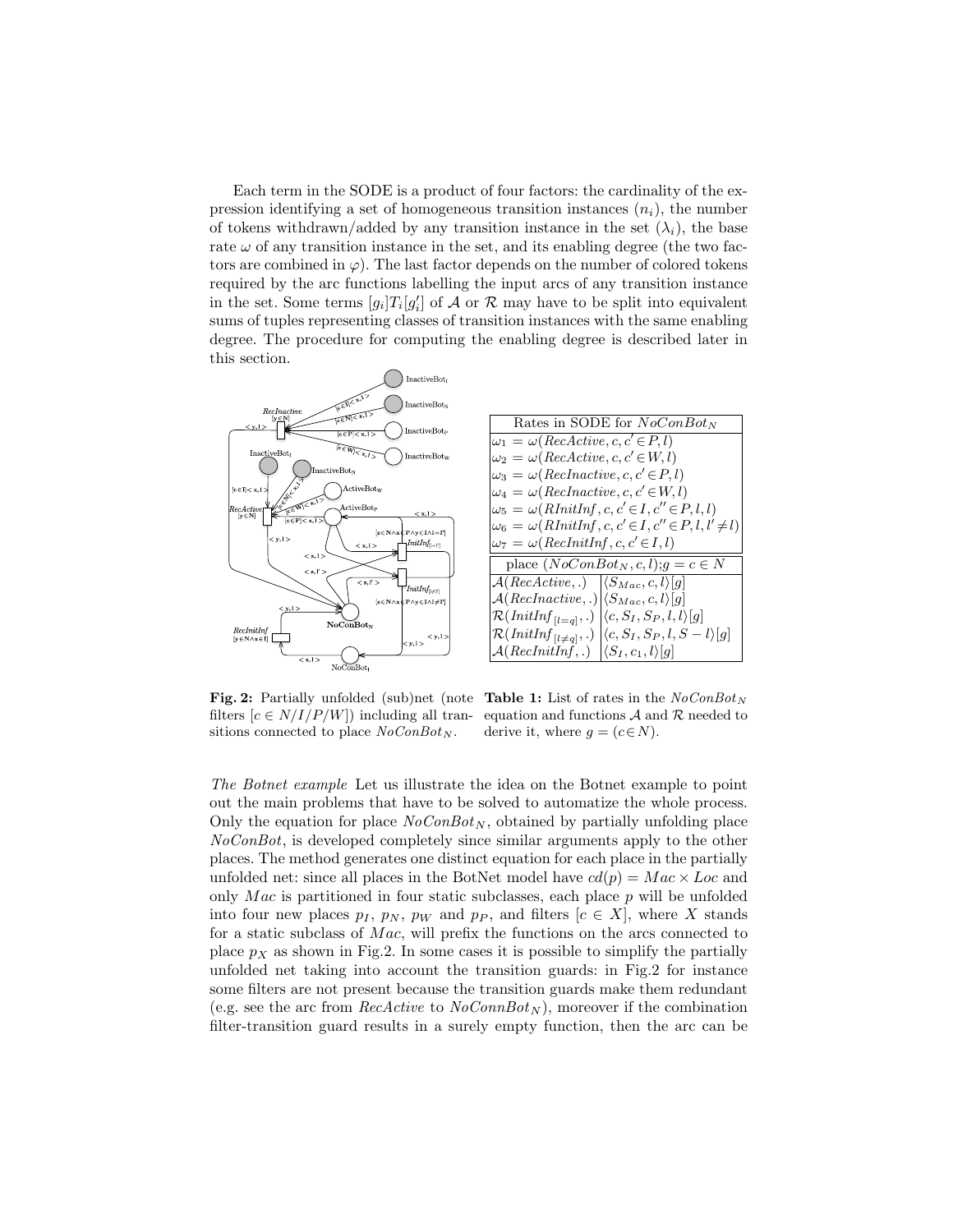deleted (this is the case for the arc from  $ActiveBot_W$  and transition  $InitInf$ ). On the Botnet example only a subset of colors can be found in the model places as explained hereafter: this allows to further simplify the partially unfolded model. The first element  $(Mac)$  of tokens in  $NoConBot$  can only be in N or in I, those in Active/InactiveBot can only be in W and P (see grey-colored empty instances in Fig.2), finally those in place ConBot can only be in I.

Table 1 shows the expressions  $\mathcal A$  and  $\mathcal R$  for each transition connected to place  $NoConBot<sub>N</sub>$  from which we can generate a differential equation with several terms, depending on the number of terms in the expressions  $A$  and  $R$ . Observe that some term may need to be transformed into an equivalent sum of terms to separate the transition instances with different enabling degree or rate.

In our model we assume that all transitions have uniform base rate except InitInf and BeBot: the former has a different rate depending whether the two locations  $l$  (of the machine which is going to be infected) and  $l'$  (of the bot which is going to propagate the infection) are equal or different. The latter has a different rate for working bot and propagation bot generation. Hence the partial unfolding shall generate two instances of  $InitInf$ ,  $InitInf_{[l=l']}$  and  $InitInf_{[l \neq l']}$ (see Fig.2), and two instances of  $BeBot: BeBot_W$  and  $BeBot_P$ .

In the following equation we denote with  $x[p_X, c, l]$  the number of tokens in the place instance  $\langle p_X, c, l \rangle$  (where X is one of the static subclasses in Mac). Thus, the differential equation corresponding to  $\langle NoConBot_N, c, l \rangle$  is:

- $\frac{dx[NoConBot_N, c, l]}{d\nu} = |P|\omega_1x[ActiveBot_P, c', l] + |W|\omega_2x[ActiveBot_W, c', l] +$
- $+$   $|P|\omega_3x[InactiveBot_P, c', l]$   $+$   $|W|\omega_4x[InactiveBot_W, c', l]$   $+$   $\omega_7x[NoConBot_I, c', l]$   $+$
- $-$  |P||I| $\omega_5$  min(x[NoConBot<sub>I</sub>, c', l], x[ActiveBot<sub>P</sub>, c'', l]) +
- $|P||I|(|Loc 1)\omega_6 \min(x[NoConBot_I, c', l], x[ActiveBot_P, c'', l]),$

where rates  $\omega_i$  are defined in Table 1. Coefficients |P| and |W| in the first four terms are the cardinality of the tuples  $\langle S_P , c_1, l_1 \rangle$  and  $\langle S_W , c_1, l_1 \rangle$  respectively: these are obtained by splitting the term  $\langle S_{Mac}, c_1, l_1 \rangle [c_1 \in N]$ , common to  $\mathcal{A}(ReActive, NoConBot_N)$  and  $\mathcal{A}(Recharacterive, NoConBot_N)$ , into  $\langle S_P , c_1 , l_1 \rangle [g]+$  $\langle S_W , c_1, l_1 \rangle [g]$  (the terms  $\langle S_I , c_1, l_1 \rangle [g] + \langle S_N , c_1, l_1 \rangle [g]$ ) do not appear because they correspond to instances of RecActive and RecInactive that will never be enabled). Coefficients  $|P||I|$  and  $|P||I|$ ( $|Loc|-1$ ) in the last two terms of the SODE are the cardinalities of tuples  $\langle c_1, S_I, S_P, l_1, l_1 \rangle$  and  $\langle c_1, S_I, S_P, l_1, S_{Loc} - l_1 \rangle$ , respectively. We omit the factor 1 preceding the  $\omega_i$ , derived from the coefficient of the corresponding term in  $A$  or  $R$ .

The rest of this section is dedicated to explain how to generate the expressions for the computation of the enabling degree.

Computation of the enabling degree Let us consider the SODE for place  $p$ . The contribution due to a transition t connected to p is expressed by  $\mathcal{R}(t, p)$  or  $\mathcal{A}(t, p)$ , whose weighted terms  $\lambda_i[g_i]T_i[g'_i]$  represent parametric sets of  $n_i = |[g_i]T_i[g'_i]|$ instances of t, that withdraw/add  $\lambda_i$  tokens from/to p. We need a method to derive the enabling degree of such instances, by possibly splitting terms with  $n_i > 1$  into subterms denoting instances with same enabling degree.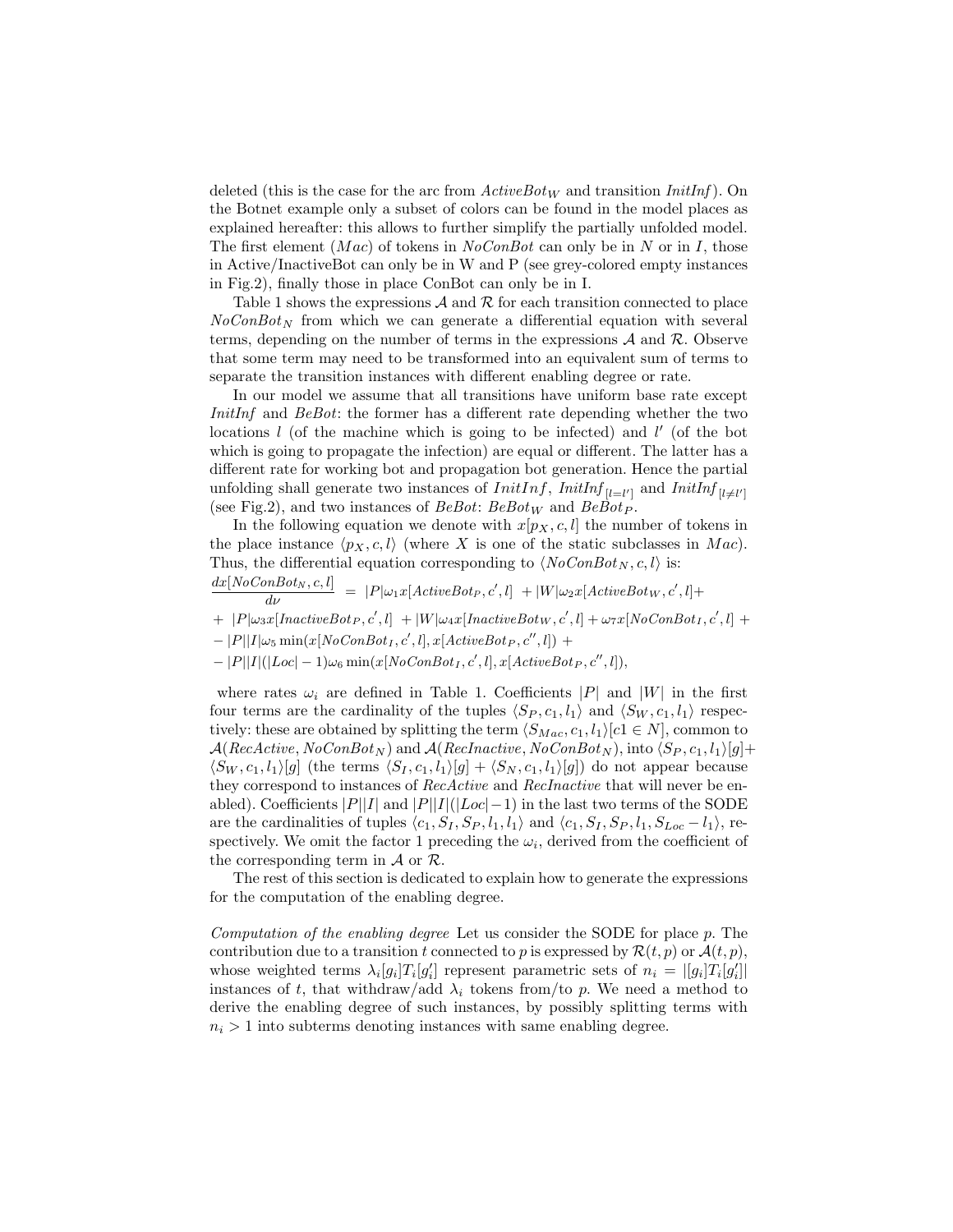Let  $F_i = [g_i]T_i[g'_i]$  be one such term. Due to symmetries, for each place  $p' \in \cdot^{\bullet} t$ we just have to evaluate the arc function  $I[p', t]$  on an arbitrary element of the parametric set  $F_i$ . This operation corresponds to a *composition* of two elements of  $\mathcal{L}: I[p', t] \circ Tr_i$ , where  $Tr_i$  is a cardinality-1 symbolic tuple *representative* of  $F_i$ . This particular composition is supported by the SNexpression tool and results in an element of  $\mathcal{L}$ .

**Definition 4 (Composition).** Given  $l_1$  and  $l_2$  in  $\mathcal L$  where  $l_2$  has constant size equal to 1, the composition  $l_1 \circ l_2$  is defined as  $l_1 \circ l_2(c) = l_1(l_2(c))$ ; where  $l_1$  is evaluated on the single element in the (multi)set returned by  $l_2(c)$ .

The representative tuple  $Tr_i$  has the same co-domain of  $F_i$  and domain  $D_e$ , which may be equal to D of  $F_i$  or be extended. If  $n_i = 1$  the representative tuple  $Tr_i$  coincides with  $[g_i]T_i[g'_i]$ . Otherwise it is defined as  $[g_i]T_i'[g''_i]$ , according to Table 2, which maps  $T_i$  components to the corresponding  $T'_i$  ones; a conjunction of additional predicates may be introduced. The type of class-functions on the first row is the only admitted in constant-size tuples. Symbols  $c_h$  are new variables (index h must exceed the number of repetitions of  $C$  in  $D$ ) that occur only once in  $Tr_i$ . These symbols cause an extension of the original domain.

| $ T_i \text{ component }  f,  f[g_i]  = 1 S  \quad S_{Ck}$ |       | $\bigcap_{w \in A} S - c_w$ | $S_{C_k} \bigcap_{w \in A} S - c_w$                                                              |
|------------------------------------------------------------|-------|-----------------------------|--------------------------------------------------------------------------------------------------|
| $T_i'$ component                                           | $c_h$ |                             |                                                                                                  |
| $g''_i = g'_i \wedge \dots$                                |       |                             | $-c_h\in C_k\big \bigwedge_{w\in A}c_h\neq c_w\big c_h\in C_k\bigwedge_{w\in A}c_h\neq c_w\big $ |

Table 2: Syntactical rules to derive a representative tuple

As an example, consider  $\langle S - c_1 \cap S - c_2, c_1 \rangle [c_1 \neq c_2]$ , with domain  $C^2$ . Its representative, with domain  $C^3$ , is  $\langle c_3, c_1 \rangle [c_1 \neq c_2 \land c_1 \neq c_3 \land c_2 \neq c_3]$ .

The following property formalizes the notion of representative tuple:

Property 4. Let  $c' \in D_e$ , and let  $c'_{\mathcal{D}} \in D$  denote the projection on D of  $c'$ 

- $\forall c' \in D_e : Tr_i(c') \in [g_i]T_i[g'_i](c'_D);$
- ∀c ∈ D : [g<sub>i</sub>] $T_i[g'_i](c) = \bigcup_{c' \in D_e, c'_{D} = c} Tr_i(c').$

The composition  $I[p', t] \circ Tr_i$  results in  $\sum_j \lambda_j F_j$ ,  $F_j = [g_j]T_j[g'_j]$ . If this summation contains a single term then  $\lambda_1$  is the coefficient to be used as divisor of  $x[p']$ , in the formal expression of the enabling degree of t. Otherwise it can be rewritten<sup>5</sup> so that its terms are pairwise disjoints  $(F_{j_1} \cap F_{j_2} \equiv \emptyset)$ , and guards  $[g'_i]$  are either equal or mutually exclusive.

 $j$  are entire equal of mutually exclusive.<br>We can thus partition the summation into subsums  $\sum_{i=1}^{n} + \sum_{i=1}^{n}$ ... of terms characterized by having the same guard, i.e.,  $(\sum_{j_h} \lambda_{j_h} [g_{j_h}] T_{j_h}) [g'_h]$ . The guard of each subsum (that, we recall, is a function  $cd(t) \rightarrow cd(t)$ ) identifies a subset of t's instances that require the same number  $\lambda_{j_h}$  tokens of a color  $c_{j_h}$  from place p', so that the enabling degree (w.r.t. place p') can be expressed as:  $x[p'] / \lambda_h^*$ ,  $\lambda_h^* = \max(\{\lambda_{j_h}\})$ . These guards are applied as *filters* to split the parametric set  $F_i$  of t's instances, into subsets with constant enabling degree (w.r.t.  $p'$ ): formally  $\lambda_i F_i \mapsto \lambda_i \left( \sum_h [g'_h \wedge g_i] T_i[g'_i] \right).$ 

<sup>&</sup>lt;sup>5</sup> In the SNexpression implementation there is an option to enforce such rewriting.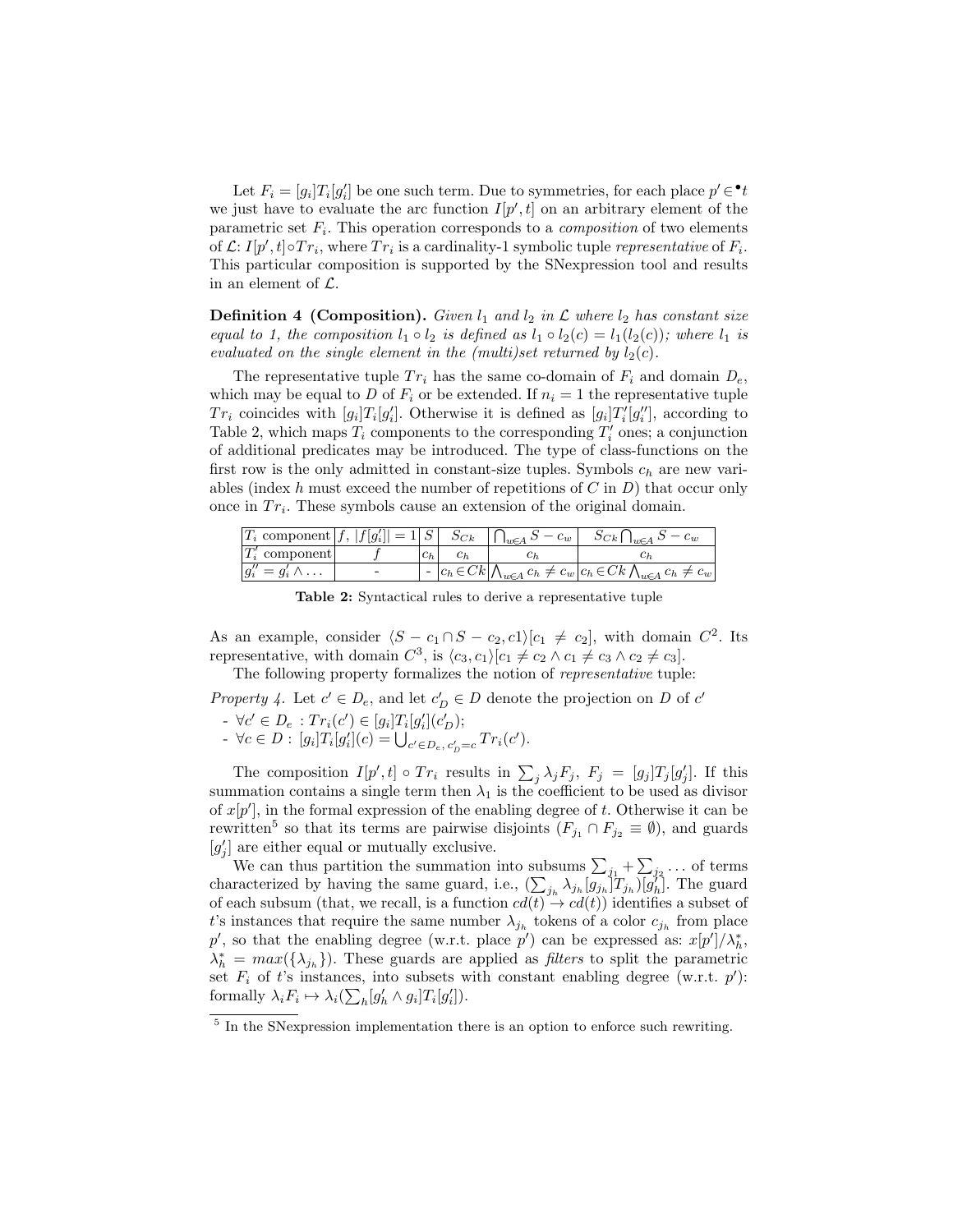By repeatedly applying the procedure on the obtained subterms on the remaining places of  $\bullet t$ , we finally get the SODE expression for  $F_i$ , that will take the form:  $\lambda_i \sum_h n_{i_h} \omega_t e_{i_h}(x)$ , where  $e_{i_h}(x) = min_{p' \in \mathcal{I}}(x[p']/\lambda_{i_h}^*), \sum_h n_{i_h} = n_i$ . Example Let us illustrate the procedure on the Botnet model. When building the SODE of place  $\langle NoConBot_N, c \in N, l \in Loc \rangle$  all the connected transitions should be considered: they are shown in Fig.2. Let us consider only one of them: *InitInf*<sub>[l≠l'</sub>]: in Tab.1 we find the expression for  $\mathcal{R}((InitInf_{[l \neq l']}, c, c' \in I, c'' \in I))$  $P, l, l', \langle NoConBot_N, c \in N, l \in Loc) \rangle$ , namely  $\langle c, S_I, S_P, l, S - l \rangle [c \in N]$ . The last term in the SODE of  $NoConBot<sub>N</sub>$  originates from this expression which represents  $|I||P|(|Loc|-1)$  transition instances. A representative tuple for it is:  $\langle c, c', c'', l, l' \rangle [c \in N, c' \in I, c'' \in P, l \neq l']$ ; to compute its enabling degree we need to know how many tokens are required in each input place  $(ActiveBot<sub>P</sub>)$  and  $NoConBot_N$ ) to ensure its enabling. We already have the number of tokens (of color  $\langle c \in N, l \in Loc \rangle$  required in  $NoConBot_N$  since it is the coefficient of the considered term in  $\mathcal R$  that is 1; the multiset of tokens required in  $ActiveBot_P$ by the representative instance of  $InitInf_{l\neq l'}$  can be computed by performing the composition  $\langle c'', l' \rangle [c'' \in P] \circ \langle c, c', c'', l, l' \rangle [c \in N, c' \in I, c'' \in P, l \neq l']$  resulting in  $\langle c'', l' \rangle [c'' \in P]$ , so it is only one token, hence the enabling degree is  $e(x,InitInf_{[l \neq l']}, c, c' \in I, c'' \in P, l, l') = min(x(NoConBot<sub>I</sub>, c, l), x(ActiveBot<sub>P</sub>, c'', l')).$ Similar arguments apply to  $InitInf_{[l=l']}$ . In the other terms of the SODE the min function does not appear because the corresponding transitions have only one input place: for each of them the procedure illustrated above indicates that only one colored token is required by the input arc function composed with the representative tuple (so the divisor in the enabling degree formula is simply 1).

# 4 Experimental results

In this section we report some experimental results showing the effectiveness of the proposed method. All the experiments are performed using a prototype implementation which combines: 1) GreatSPN [1] to draw the model and to generate R scripts encoding the ODE systems derived by the unfolded net; 2) SNexpression [5], a java tool, to compute and support the user into the creation of the SODE system applying the approach presented in this paper; 3) the R framework to solve the ODE systems (i.e. *deSolve package*).

The experiments consisted in (1) generating and solving the SODE system using the new approach and (2) unfolding the SSN model to evaluate the cost of this operation, which is the dominating cost of the method [3] as  $|Loc|$  increases, and compare the results obtained from the ODE system of the unfolded model against those obtained from the SODE system.

The SODE system and the reduced ODE system generated with the method in [3] have the same number of equations, but they are not identical since the equations in the latter system in general may have more terms: in the Botnet model one equation has a number of terms that grows linearly as a function of |Loc| while the number of terms in the SODE does not depend on  $|Loc|$ .

We also compared the results obtained by solving the SODE system with those obtained from the ODE system of the unfolded model when the initial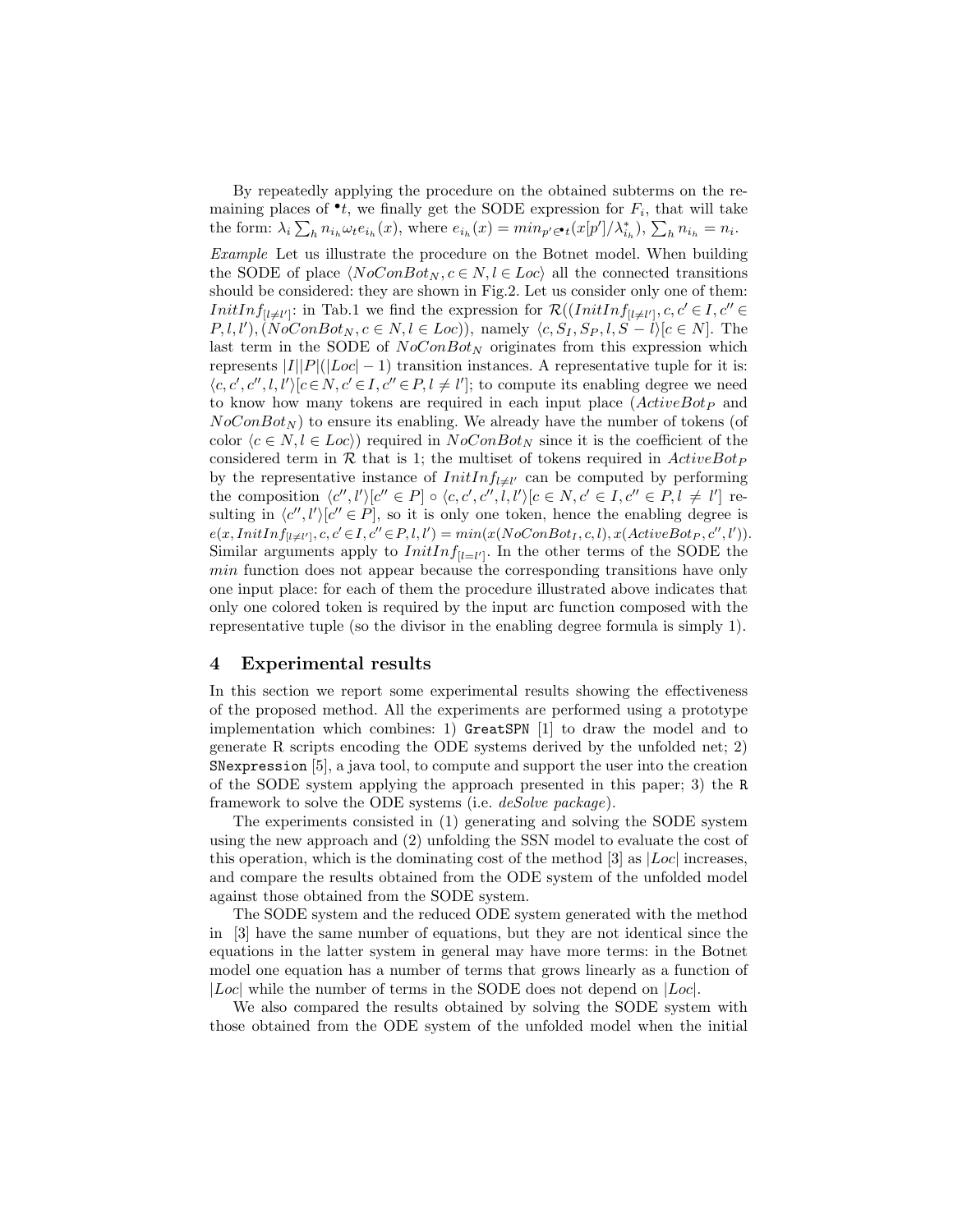| marking is that in eq.1: using the R function $lsoda()$ for numerically solving the   |  |  |  |  |  |
|---------------------------------------------------------------------------------------|--|--|--|--|--|
| systems, the difference between the computed solutions is smaller than $1.0e^{-11}$ . |  |  |  |  |  |

| Loc             | Num. of terms                                      |                          |        | Mean solution time (sec.) | $ Loc $ Unfolding (sec.) |               |  |
|-----------------|----------------------------------------------------|--------------------------|--------|---------------------------|--------------------------|---------------|--|
|                 | <b>ODE</b>                                         | $\vert$ ODE/SODE $\vert$ | ODE.   | SODE                      | 10                       | 2.484         |  |
| 11.             | $42(11 \text{ eq.})$                               | 2.511(1.57)              | 0.3790 | 0.0846                    | 50                       | 13.219        |  |
| 10              | 600 (110 eq.)   21.43 (15.7)   38.8110             |                          |        | 0.2381                    | 100                      | 43.949        |  |
| $ 20\rangle$    | $1600 (220 \text{ eq.}) [57.14 (31.43) [572.1798]$ |                          |        | 0.2920                    | 150                      | 320.979       |  |
| $\overline{50}$ | $ 7000 \ (550 \text{ eq.}) $ 250 (78.58)           |                          | > 4h   | 0.2479                    | 200                      | out of memory |  |

Table 3: ODE vs. SODE system size

Table 4: Unfolding time.

The SODE system comprises 7 equations (the number of places in the partially unfolded net is 16 but 9 of them are always empty) and the total number of terms is 28. The procedure to derive the seven SODE from the net structure takes slightly less than one second (including the initial partial unfolding) and does not depend on  $|Loc|$ . In Table 3 the number of terms and equations of the ODE system obtained from the unfolded net and the reduction ratio achieved when the SODE system is adopted are shown. The third and fourth column contain the execution time required to solve the ODE and the SODE system on a 2.50GHz Intel i3-3120M processor with 4GB of RAM. In Table 4 the time required by the unfolding step is shown as a function of  $|Loc|$ ; it was not possible to generate the unfolded model for  $|Loc| = 200$  for insufficient memory. From these results we can conclude that the SODE approach is effective and overcomes the limitations of the methods that require the complete unfolding.

## 5 Conclusions and future work

In this paper we have proposed a new approach for generating a reduced set of ODE approximating the dynamic behavior of a SSN model: this is based on the observation that, due to the model symmetries, groups of equivalent equations, generated from the unfolded model could be substituted by a unique representative [3] so that the reduced system could be solved more efficiently.

The novelty of the present paper consists in the ability to automatically derive a Symbolic ODE for each group of equivalent ODE without ever computing the (complete) unfolding of the SSN. The new method is based on a recently developed extension of a symbolic calculus for the computation of SSN structural properties and its implementation in the SNexpression tool. In the paper the steps required to generate the system of SODE are defined in details. Some preliminary experimental results are reported to compare the new method with a previous method based on the model unfolding. The results have been obtained through a prototype implementation which combines different tools as GreatSPN, SNexpression and the R framework. The performance improvement observed on a relatively simple example may lead to substantial saving in more complex cases with good symmetric structure (large color classes with a few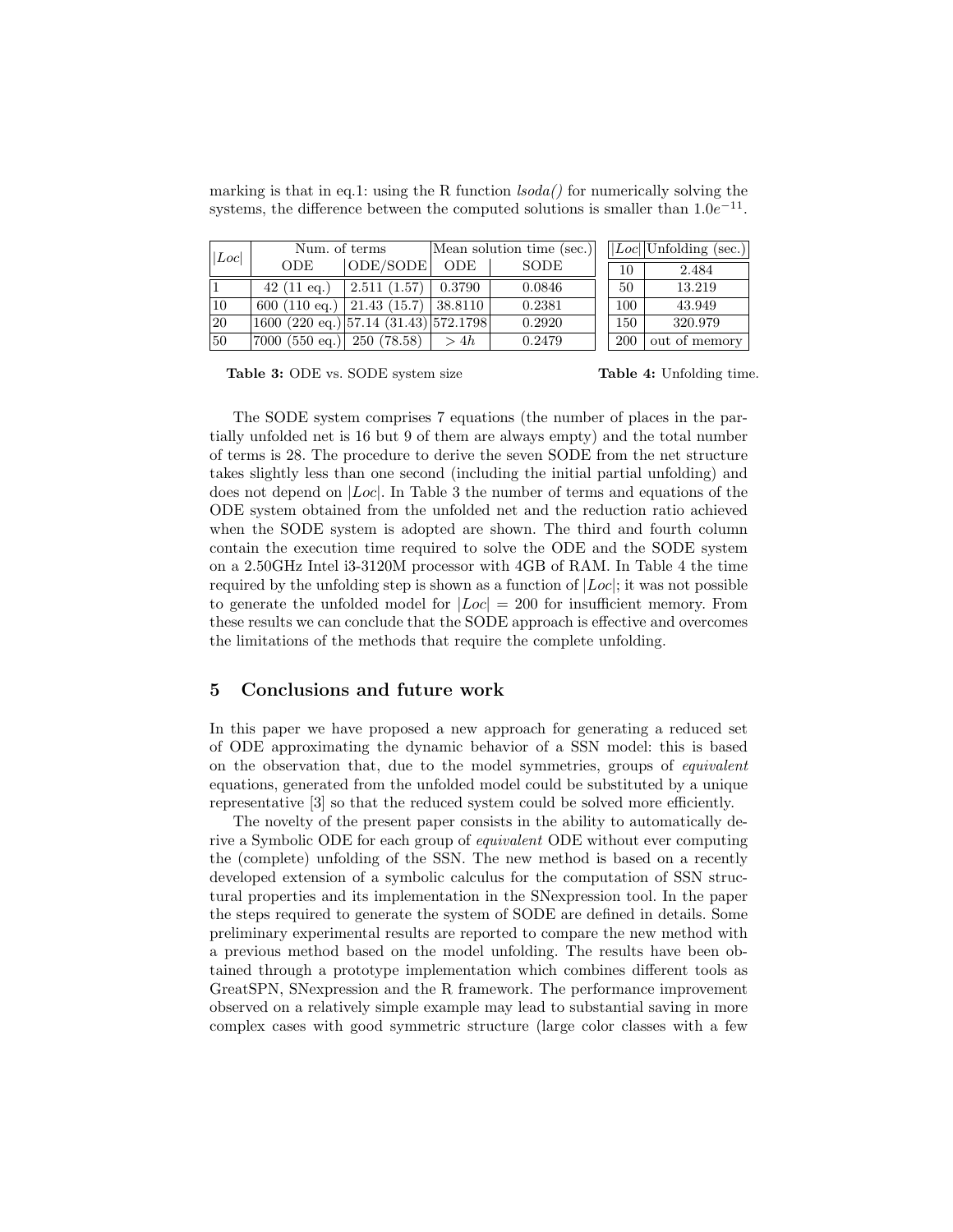static subclasses). The complete implementation of the whole automatic procedure for generating the system of SODE of a SSN model is in progress. A possible future work will be to extend our approach for cases in which the deterministic approximation is not suited. In particular we will investigate how to combine SSN formalism with the diffusion approximation proposed by Kurtz [8] in which the deterministic process is replaced by the Ito's process. Another future work will be to investigate how the *partial unfolding* idea could be exploited in other formalisms (e.g. PEPA, Stochastic Activity Network, . . . )

#### References

- 1. S. Baarir, M. Beccuti, D. Cerotti, M. De Pierro, S. Donatelli, and G. Franceschinis. The GreatSPN tool: recent enhancements. SIGMETRICS Performance Evaluation Review, Special Issue on Tools for Performance Evaluation, 36(4):4–9, 2009.
- 2. M. Beccuti, E. Bibbona, A. Horvath, R. Sirovich, A. Angius, and G. Balbo. Analysis of Petri net models through stochastic differential equations. Lecture Notes in Computer Science., 8489 LNCS:273–293, 2014.
- 3. M. Beccuti, C. Fornari, G. Franceschinis, S. Halawani, O. Ba-Rukab, A. Ahmad, and G. Balbo. From symmetric nets to differential equations exploiting model symmetries. Computer Journal, 58(1):23–39, 2015.
- 4. L. Capra, M. De Pierro, and G. Franceschinis. A high level language for structural relations in well-formed nets. In G. Ciardo and P. Darondeau, editors, Applications and Theory of Petri Nets 2005, pages 168–187. Springer, 2005.
- 5. L. Capra, M. De Pierro, and G. Franceschinis. A tool for symbolic manipulation of arc functions in symmetric net models. In Proceedings of the 7th International Conference on Performance Evaluation Methodologies and Tools, ValueTools '13, pages 320–323, ICST, Brussels, Belgium, Belgium, 2013. ICST (Institute for Computer Sciences, Social-Informatics and Telecommunications Engineering).
- 6. L. Capra, M. De Pierro, and G. Franceschinis. Computing structural properties of symmetric nets. In Proc. of the 15th International Conference on Quantitative Evaluation of Systems, QEST 15, Madrid, ES, 2015. IEEE CS.
- 7. G. Chiola, C. Dutheillet, G. Franceschinis, and S. Haddad. Stochastic well-formed coloured nets for symmetric modelling applications. IEEE Transactions on Computers, 42(11):1343–1360, 1993.
- 8. T. G. Kurtz. Strong approximation theorems for density dependent Markov chains. Stoc. Proc. Appl., 6(3):223–240, 1978.
- 9. F. Liu, M. Heiner, and D. Gilbert. Coloured Petri nets for multilevel, multiscale and multidimensional modelling of biological systems. Briefings in bioinformatics, 11 2017.
- 10. M. K. Molloy. Performance analysis using stochastic Petri nets. IEEE Transactions on Computers, 31(9):913–917, 1982.
- 11. E. V. Ruitenbeek and W. H. Sanders. Modeling peer-to-peer botnets. In Proc. of the 5th International Conference on Quantitative Evaluation of Systems), QEST 08, pages 307–316, Washington, DC, USA, 2008. IEEE CS.
- 12. M. Silva. Individuals, populations and fluid approximations: A Petri net based perspective. Nonlinear Analysis: Hybrid Systems, 22:72 – 97, 2016.
- 13. M. Tschaikowski and M. Tribastone. Exact fluid lumpability for Markovian process algebra. In M. Koutny and I. Ulidowski, editors, CONCUR 2012 – Concurrency Theory, pages 380–394, Berlin, Heidelberg, 2012. Springer Berlin Heidelberg.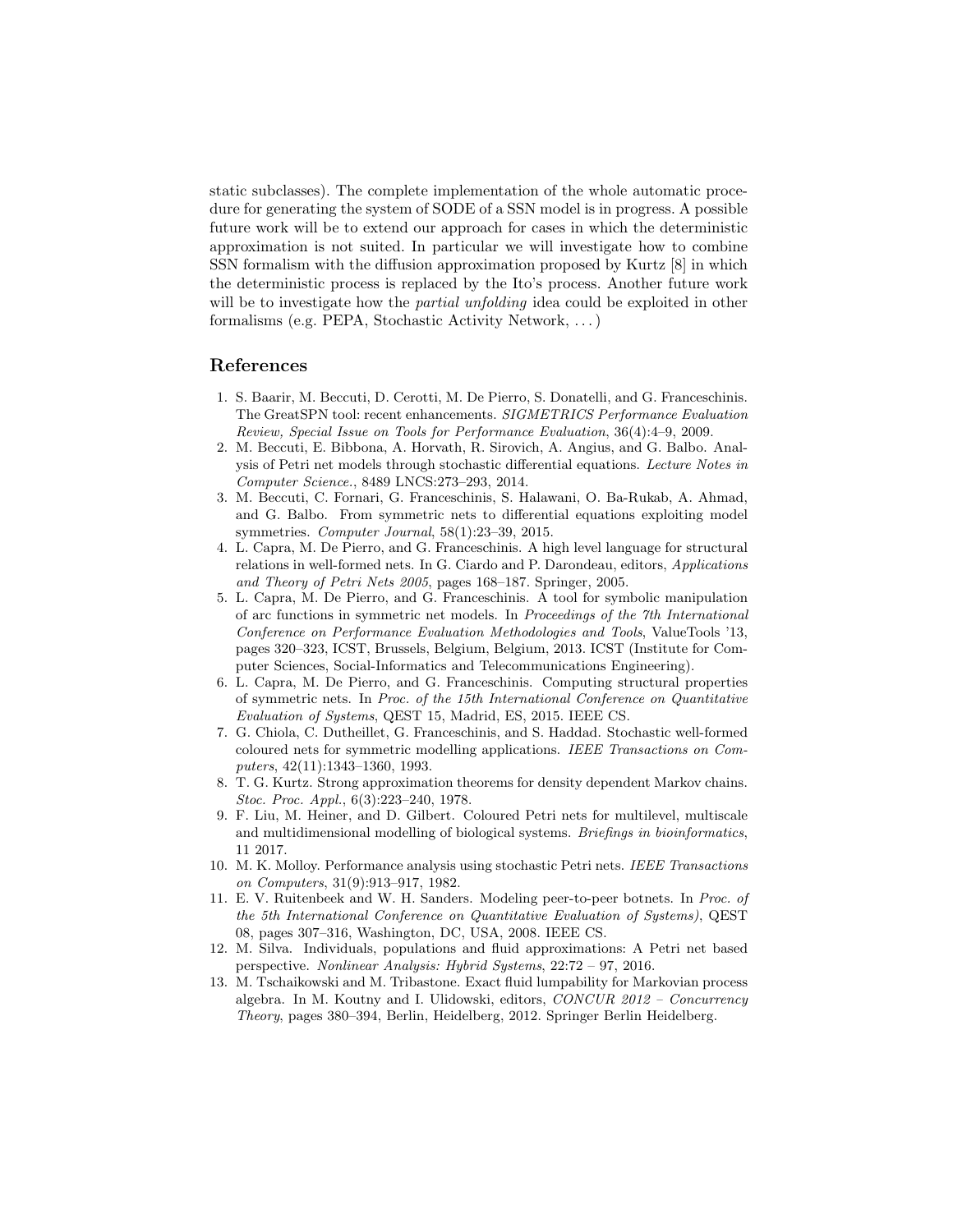# A Proof of Property 2

Let us constructively prove Property 2 by sketching the general algorithm for computing tuple cardinality.

We can express  $[g]T[g'] : D \to Bag[D']$  as  $(\bigotimes_{C \in D'} [g_C]T_C)[g']$ , where  $[g_C]T_C$ :  $D \to Bag[C^e], e$  being the number of repetitions of C in D'. In other words we consider separately the subtuples of  $T$  involving each class  $C$  and the terms in g involving those components. Note that it may be  $g_C = true$  for some colour class C. The function  $[g]T[g']$  is constant-size iff every  $[g_C]T_C[g']$  is constant-size and in this case  $\left|[g]T[g']\right] = \prod_{C} \left|[g_C]T_C[g']\right].$ 

Let us focus on  $[g_C]T_C[g']$ . Let  $J(g_C) = \{j\}$ , s.t.  $c_j$  occurs in  $g_C$ , in other words  $J(g_C)$  identifies the set of variables  $c_j$  of type C appearing in  $g_C$ . We can partition  $g_C$  (a conjunctive form) into  $\{g_1, \ldots, g_n\}$ , such that for each  $g_i, g_j$ ,  $i \neq j$ ,  $J(g_i) \cap J(g_j) = \emptyset$  (in this way we separate independent subsets  $g_i$  of terms in  $g_C$ )). The terms in  $g_i$  can be partitioned in equalities and inequalities: let us introduce the notation  $g_i = g_{i,eq} \wedge g_{i,neq}$  to separate the two parts of  $g_i$ . Note that  $g_{i,eq}$  or  $g_{i,neq}$  may be simply *true*. Without loss of generality, we assume that equalities in  $g_{i,eq}$  take all the form  $c_j = c_x$  (for an arbitrarily fixed  $c_j$ ), and  $g_{i,eq} \not\equiv true \wedge g_{i,neq} \not\equiv true \Rightarrow J(g_{i,eq}) \cap J(g_{i,neq}) = \{j\},\$ in other words if  $g_i$ contains both equalities and inequalities there is just one variable  $c_j$  occuring both in  $g_{i,eq}$  and in  $g_{i,neq}$ .

Under the initial hypothesis, all elements in subtuple  $T_C$  corresponding to the index set  $J(g_i)$  are equal. Let  $\lambda$  (> 1) be their cardinality, and let us denote card<sub>i</sub> the cardinality of the  $T_{\rm C}$ 's subtuple corresponding to  $J(g_i)$  after being filtered through  $g_i$ . If  $g_{i,neq} \equiv true$  ( $g_i$  just contains equalities) then  $card_i$  is simply  $\lambda$ . Otherwise  $g_{i,neq}$  can be seen as a system of inequalities among  $n =$  $|J(g_{i,neg})|$  integer variables on the domain  $\{1,\ldots,\lambda\}$ . Let G be the connected graph of order  $n$  representing such a system: the number of system's solutions  $(= \; card(i), \; \text{for the particular form of } g_i)$  is the *chromatic polynomial* value  $P(G, \lambda)$ , corresponding to the number of distinct  $\lambda$ -colourings of G.

Finally, the cardinality of  $[g_C]T_C[g']$  is obtained by multiplying  $\prod_i card(i)$ by the cardinality of  $T_C$  components not corresponding to any index in  $J(g_i)$ .

# B A second SSN example

This section provides another model: it is small but it shows some interesting situations not illustrated in the Botnet example. The SSN model of Fig. 3 has only one color class C with two static subclasses  $C_1, C_2$ . Note that in the color domain of place  $P_2$  class C appears twice. Due to the transition guard, the first element of the pairs in  $P_2$  must necessarily belong to  $C_1$ . In order to compute the SODE we have to consider a partial unfolding of the model based on the static partition of the places color domain. We denote  $P_{0,i}$  and  $P_{1,i}$ ,  $i = 1, 2$  the two instances of  $P_0$  and  $P_1$ . The possible instances of  $P_2$  instead are:  $P_{2,11}$ ,  $P_{2,12}$ with double index due to the repetition of C in  $cd(P2)$ , and first index equal to one due to the transition guard. Place  $P_{2,11}$  has repetition of class C in its color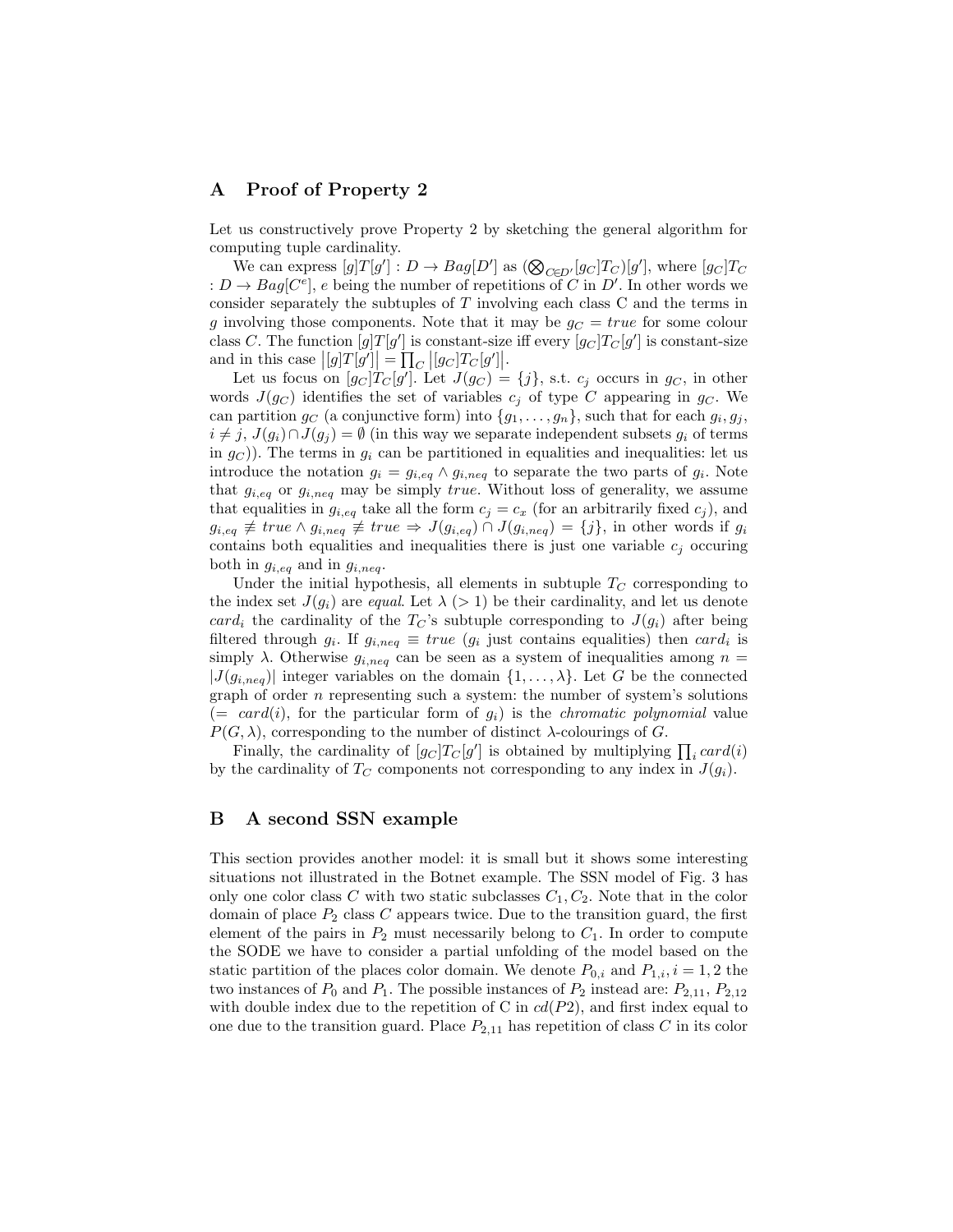

Fig. 3: SSN model

domain and when the two elements belong to the same static subclass the case in which the two elements are equal or different must be separated:  $P_{2,11eq}$  and  $P_{2,11neq}$ 

Let's compute the  $R$  and  $A$  expressions for each place instance.

 $\mathcal{R}(T, P_{0,1}) = 1 < S - c_1 \cap S_{C_1}, c_1 > [c_1 \in C_1] + 2 < c_1, S - c_1 \cap S_{C_1} > [c_1 \in C_1]$  $C1] + 2 < c_1, S_{C2} > [c_1 \in C1] + 3 < c_1, c_1 > [c_1 \in C1]$  $\mathcal{R}(T, P_{0,2}) = 1 < S_{C1}, c_1 > [c_1 \in C2]$  $\mathcal{R}(T, P_{1,1}) = 1 < S_{C1}, c_1 > [c_1 \in C1]$  $\mathcal{R}(T, P_{1,2}) = 1 < S_{C1}, c_1 > [c_1 \in C2]$  $\mathcal{A}(T, P_{2,11eq}) = 1 < c_1, c_2 > [c_1 \in C_1, c_2 \in C_1, c_1 = c_2]$  $\mathcal{A}(T, P_{2,11neg}) = 1 < c_1, c_2 > [c_1 \in C_1, c_2 \in C_1, c_1 \neq c_2]$  $\mathcal{A}(T, P_{2,12}) = 1 < c_1, c_2 > [c_1 \in C_1, c_2 \in C_2]$ 

Now let us consider the ODE from the point of view of  $P_{0,1}$  (i.e. restriction of  $P_0$  for  $c \in C_1$ ). The instances of T that withdraw tokens from this place are given by  $\mathcal{R}(T, P_{0,1})$  above, according to its expression such instances are partitioned into four disjoint sets. Let us respectively analyse a generic instance  $(T, c, c')$ belonging to each of these sets in order to determine their enabling degree.

Any instance  $(T, c, c')$  of transition T belonging to  $\langle S - c_1 \cap S_{C_1}, c_1 \rangle [c_1 \in S_{C_1}]$ withdraws 1 token  $c \in C_1$  from  $P_{0,1}$  and 2 tokens  $c' \in C_1$ , with  $c' \neq c$ , from  $P_{0,1}$ plus 1 token  $c \in C_1$  from  $P_{1,1}$ . The enabling degree of  $(T, c, c')$  is:

$$
min(x(P_{0,1})/1, x(P_{0,1})/2, x(P_{1,1})/1)
$$

There are  $|C_1| - 1$  instances of T of this kind.

Any instance  $(T, c, c')$  of transition T belonging to  $\langle c_1, S - c_1 \cap S_{C_1} \rangle [c_1 \in C_1]$ withdraws 2 tokens  $c \in C_1$  from  $P_{0,1}$ , 1 token  $c' \in C_1$ , with  $c' \neq c$  from  $P_{0,1}$ , 1 token  $c \in C_1$ , with  $c' \neq c$  from  $P_{1,1}$ . Its enabling degree is:

$$
min(x(P_{0,1})/1, x(P_{0,1}/2, x(P_{1,1})/1)
$$

There are  $|C_1| - 1$  instances of T of this kind.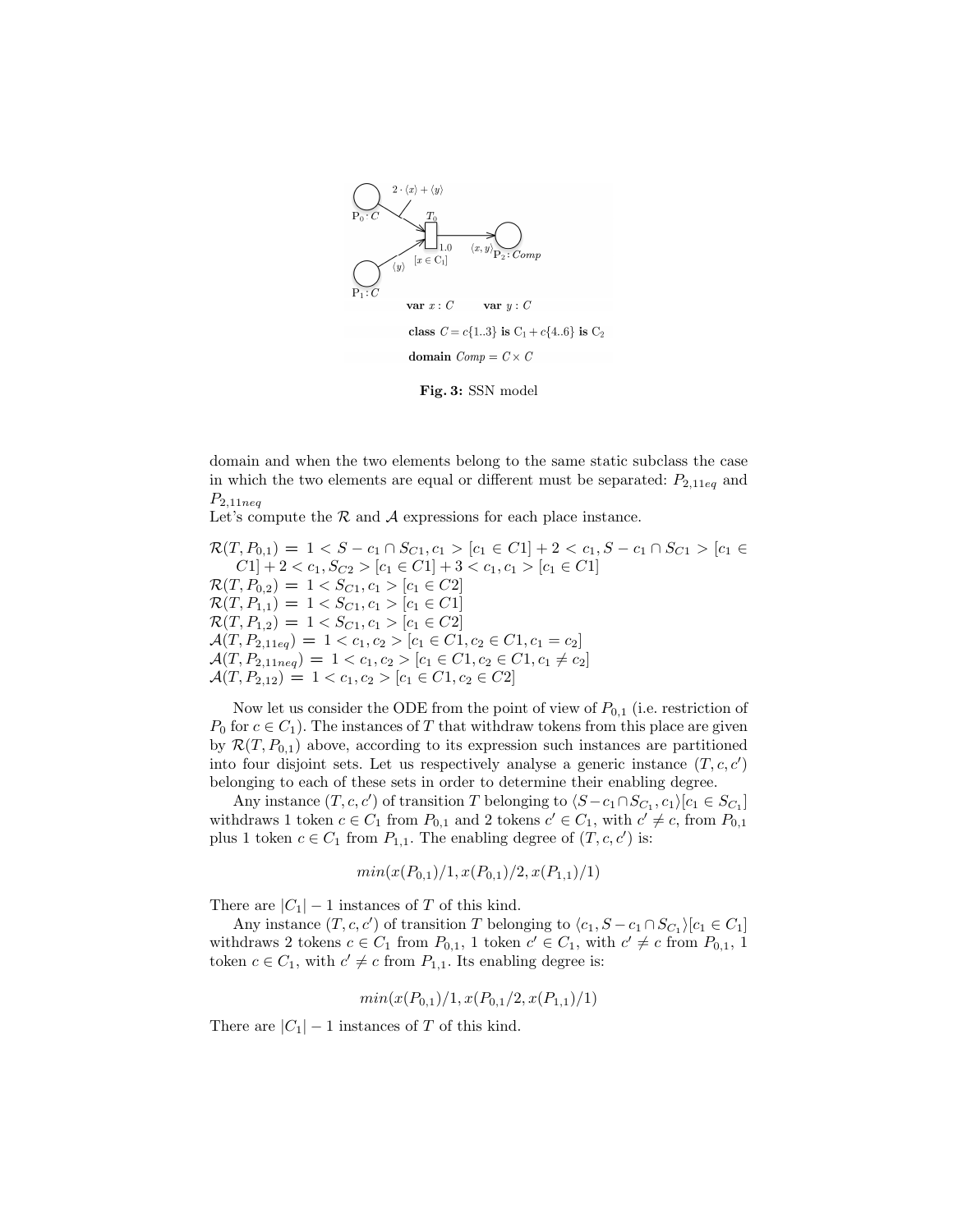Any instance  $(T, c, c')$  of transition T belonging to  $\langle c_1, S_{C_2} \rangle [c_1 in C_1]$  withdraws 2 tokens  $c \in C_1$  from  $P_{0,1}$ , 1 token  $c' \in C_2$  from  $P_{0,2}$ , 1 token  $c' \in C_2$  from  $P_{1,2}$ . Its enabling degree is:

$$
min(x(P_{0,1})/2, x(P_{0,2})/1, x(P_{1,2})/1)
$$

There are  $|C_2|$  instances of T of this kind

Any instance  $(T, c, c)$  of transition T belonging to  $3\langle c_1, c_1\rangle [c_1 \in C_1]$  withdraws 3 tokens  $c \in C_1$  from  $P_{0,1}$  and 1 token of the same color from  $P_{1,1}$ . Its enabling degree is:

$$
min(x(P_{0,1})/3, x(P_{1,2})/1)
$$

There is only one transition instance of this kind.

Hence, the ODE for  $P_{0,1}$  is:

$$
\frac{dx(P_{0,1}:c \in C_1)}{dt} = -\omega_1 1 * |C_1 - 1| * min(x(P_{0,1})/1, x(P_{0,1})/2, x(P_{1,1})/1)
$$

$$
-\omega_2 2 * |C_1 - 1| * min(x(P_{0,1})/1, x(P_{0,1})/2, x(P_{1,1})/1)
$$

$$
-\omega_3 2 * |C_2| * min(x(P_{0,1})/2, x(P_{0,2})/1, x(P_{1,2})/1)
$$

$$
-\omega_4 3 * 1 * min(x(P_{0,1})/3, x(P_{1,1})/1)
$$

where:

 $\omega_1 = \omega(T, c', c : c, c' \in C_1 \land c \neq c')$  $\omega_2 = \omega(T, c, c' : c, c' \in C_1 \land c \neq c')$  $\omega_3 = \omega(T, c, c' : c \in C_1, c' \in C_2)$  $\omega_4 = \omega(T, c, c : c \in C1)$ 

Let us consider place  $P_{0,2}$ : its ODE contains only one term, and in this case all instances represented by  $\mathcal{R}()$  have same enabling degree:

$$
\frac{dx(P_{0,2}:c\in C_2)}{dt} = -|C_1|\omega(T,c'\in C_1, c\in C_2)\min(x(P_{0,1})/2, x(P_{0,2})/1, x(P_{1,2})/1)
$$

Let us now consider place  $P_{1,1}$ , in this case the result of the computation of  $\mathcal{R}()$ should be rewritten to reflect two cases with different enabling degree, namely  $c = c'$  and  $c \neq c'$  in both cases  $c, c' \in C_1$ . The method follows: Let us consider an instance  $(T, c, c' : c \in C_1, c' \in C_1)$  rapresentative of set  $\langle S_{C_1}, c_1 \rangle [c_1 \in C_1]$  and let us compute its enabling degree. Considering input place  $P_{0,1}$ , we compose  $I[P_{0,1}, t]$  with the tuple denoting the rapresentative that is  $\langle c', c \rangle [c \in C_1, c' \in C_1]$ .

 $2\langle c \rangle [c \in C_1] + 1[c \in C_1] \langle c' \rangle [c \in C_1]) \circ (1\langle c', c \rangle [c \in C_1, c' \in C_1]$ The result is:

 $1\langle c \rangle [c \neq c', c \in C_1, c' \in C_1] + 2\langle c' \rangle [c \neq c', c \in C_1, c' \in C_1] + 3\langle c \rangle [c = c', c \in C_1]$ 

The first two terms have got the same guard and correspond to instances  $(T, c, c': c \neq c'$ , their enabling degree is  $x(P_{0,1})/2$  (which is the  $min(x(P_{0,1})/1, x(P_{0,1})/2)$ where the values dividing  $x(P_{0,1})$  are the coefficients of the two terms with common guard  $[c \neq c', c \in C_1, c' \in C_1]$